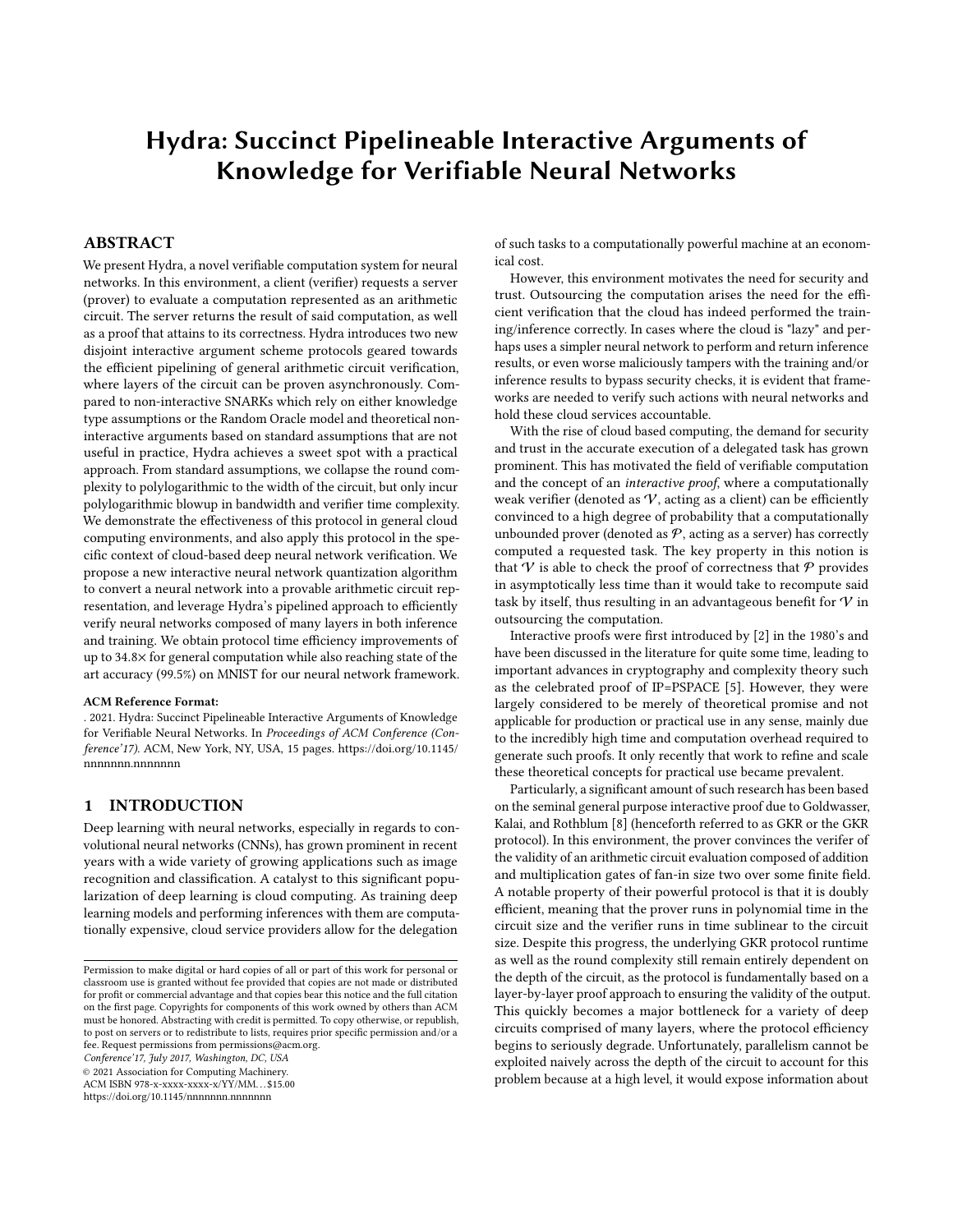other layers while they are being proved, which would destroy the security of the protocol. As a result, GKR-based proofs have been generally considered to be impractical in such instances with deep circuits and restricted only to circuits of shallow constant-bounded depth.

In this work, we contribute theoretical proposals and practical improvements which come together to form a complete, robust framework that has wide applicability. In summary, this paper introduces the following succinct $^1$  $^1$  interactive argument protocols for general cloud computation:

- The subcircuit protocol. This argument scheme allows for a large, deep circuit to be split up depthwise into multiple smaller data-dependent subcircuits. Each of these subcircuits are then proved in parallel and the proofs are combined at the end. With this protocol, a streaming upload system can be utilized where the proving process begins during the subcircuit uploading process.
- The Hydra protocol. This allows for the complete layer-wise independent parallelization of the GKR protocol. This argument scheme removes the need for a sequential layer-bylayer evaluation proof so that all layers can be pipelined at once. Hydra achieves a sweet spot between non-interactive SNARKs that rely on non-standard assumptions such as the Fiat-Shamir heuristic and theoretical non-interactive proofs based on standard assumptions that are not applicable in practice. From standard assumptions, we reduce round complexity of the GKR protocol to polylogarithmic to the width of the circuit, but only incur polylogarithmic increase to the bandwidth and verifier complexity.

We provide a full implementation of both protocols. Through our experimental evaluations, we show efficiency improvements of up to 34.8× for the subcircuit protocol and 4.3× for the Hydra protocol on parallelized hardware.

We then apply our pipelined verification approach in the context of secure neural network verification. As the architecture of deep neural networks reflect that of deep arithmetic circuits, we propose

- A novel neural network quantization algorithm. As the weights and biases in neural networks are floating-point and the arithmetic circuits used in verifiable computing only accept field elements in some finite field F, an algorithm is needed to convert a traditional neural network into a provable arithmetic circuit. Neural network quantization is typically used for hardware acceleration (see [\[37\]](#page-12-3) for a survey of existing methods) and not verifiable computing. Here we propose, to the best of our knowledge, the first provable interactive quantization algorithm for verifiable computation of neural networks intra-training. With this algorithm, the neural network can be efficiently quantized by seperating the network into subnetworks using a bottom-up approach. As the protocol proceeds up subnetworks of the CNN, not only will they be efficiently quantized, but proofs attaining to the correctness of previous subnetworks will also be verified.
- A pipelined protocol of the Hydra concurrent layer proving technique applied to the quantized neural network. Our approach, to the best of our knowledge, is the first time such

GKR-based verifiable computation scheme is efficiently able to verify ultra-deep neural networks, where hundreds or even thousands of layers can be verified concurrently.

We provide a full implementation of the quantization algorithm and the verifiable computation framework. We show our empirical results with verification efficiency and performance details/analyses on various compositions of neural networks, and demonstrate state-of-the-art performance on benchmark classification tasks for **MNIST** 

## 2 RELATED WORKS

Significant advancements have been made to GKR protocol, taking it to near practicality. The prover runtime was reduced to  $O(|C|log|C|)$  in [\[10\]](#page-12-4), close to linear for specific circuit composi-tions in [\[13\]](#page-12-5), and eventually reduced to where it is linear  $O(|C|)$ with respect to the size of the circuit in [\[31\]](#page-12-6). In a practical setting, the utilization of parallelism has additionally introduced great speedups for the proving process within individual layers of the circuit [\[11\]](#page-12-7), across data-independent parallel circuits [\[21\]](#page-12-8), and in different sub-copies [\[30\]](#page-12-9).

Also, cryptographic primitives have been used with the GKR protocol for further improvements. The Fiat-Shamir hueristic [\[3\]](#page-12-10) is commonly used to convert interactive proofs such as GKR to non-interactive arguments that can be achieved with a single round protocol. However, it is important to note that these arguments are based on non-standard assumptions (either the Random Oracle model [\[6\]](#page-12-11) or knowledge type assumptions) that are non-falsifiable, and have been proven insecure by [\[7\]](#page-12-12) in the absence of a random oracle. In addition, polynomial commitments and other primitives are also utilized alongside GKR as the base for efficient argument schemes [\[16\]](#page-12-13) [\[22\]](#page-12-14) [\[26\]](#page-12-15) [\[29\]](#page-12-16) [\[31\]](#page-12-6) [\[34\]](#page-12-17), especially ones that guarantee zero-knowledge (zk-SNARKs). These zero-knowledge schemes are applicable in authentication systems and blockchains where  $P$ wants to prove to  $\mathcal V$  that it knows some value x without revealing any information about  $x$  itself. One important aspect of these schemes is that they all rely on similar Fiat-Shamir transformations to convert them into non-interactive protocols. In fact, it is known due to [\[9\]](#page-12-18) that one cannot construct such SNARKs with constant  $O(1)$  round complexity from standard assumptions.

On the theoretical side, the latest state of the art non-interactive protocol from standard assumptions is due to [\[28\]](#page-12-19), with a protocol runtime of  $O(\text{poly}(|C|))$ .

Applications of these verifiable computation protocols to neural networks is still a very new and emerging niche. [\[27\]](#page-12-20) first introduces this concept with SafetyNets, which proves neural network inferences based off of the GKR protocol. However, due to the inefficiency of the protocol for deep circuits, empirical testing only showed feasibility for inference verification on 2-3 layered CNNs. Other works [\[33\]](#page-12-21) [\[35\]](#page-12-22) [\[36\]](#page-12-23) [\[38\]](#page-12-24) relating to neural network inference verification are generally centered on zero-knowledge singleround variants, where the arithmetic circuit is hidden during the proving process. However, these protocols fall victim to the same consequences of relying upon non-standard assumptions, and also typically require heavy prover-side cryptographic compute costs.

<span id="page-1-0"></span> $1^\circ$  succinct" refers to polylogarithmic in the size of the circuit  $C$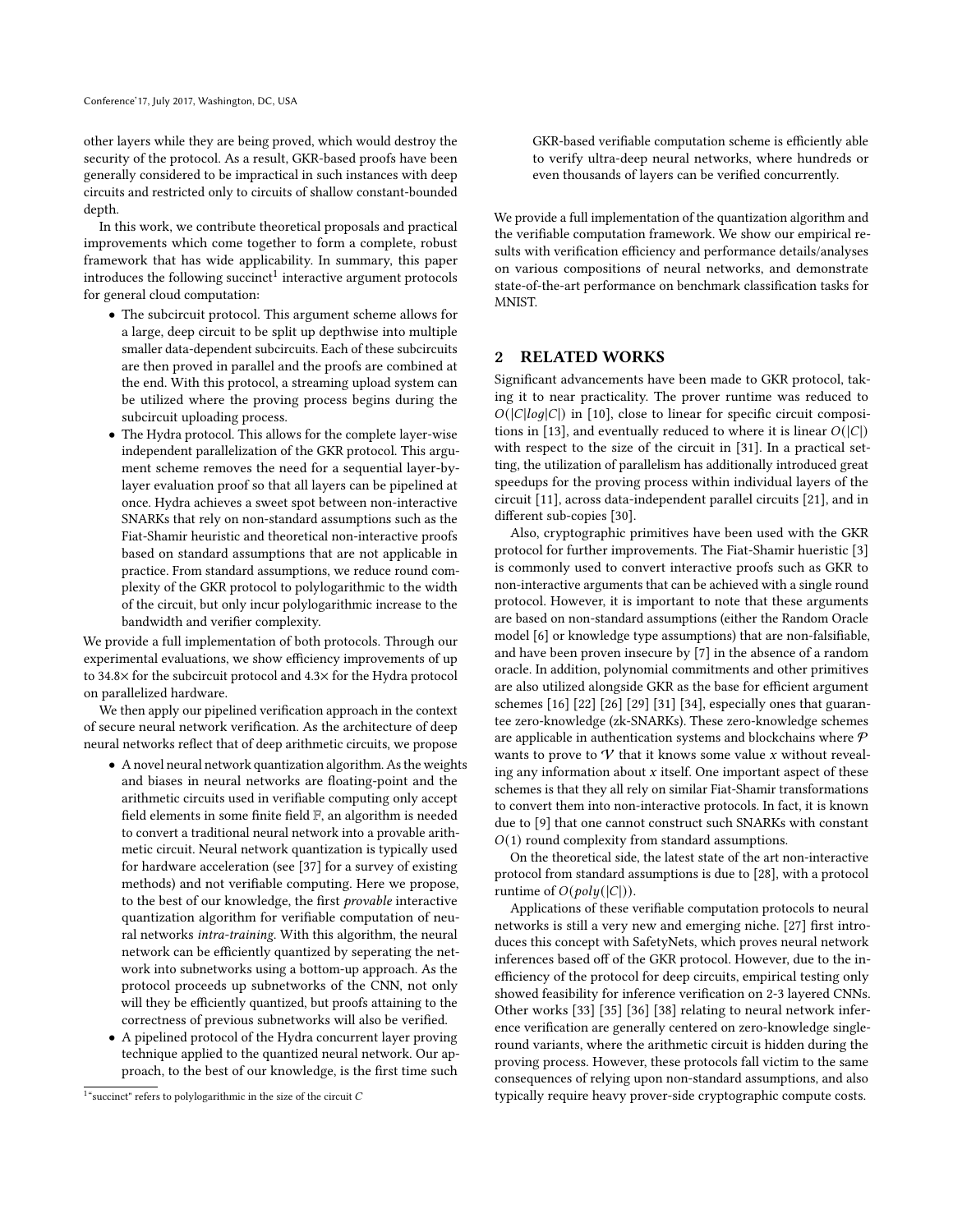Table [1](#page-2-0) provides a comparison of the Hydra protocol and existing verifiable computation systems. Compared to other state-of-theart protocols, Hydra's main advantage is a near constant round complexity from standard assumptions, while keeping reasonable prover and verifier time complexity.

<span id="page-2-0"></span>

|               | libSNARK <sup>2</sup>                | Ligero             | Bulletproofs          |
|---------------|--------------------------------------|--------------------|-----------------------|
|               | $[16]$                               | $[19]$             | [26]                  |
| $\mathcal{P}$ | $O(C \log C)$                        | $O(C \log C)$      | O(C)                  |
| $\gamma$      | O(1)                                 | O(C)               | O(C)                  |
| R             | O(1)                                 | $O(\sqrt{C})$      | $O(\log C)$           |
| $ \pi $       | O(1)                                 | $O(\sqrt{C})$      | $O(\log C)$           |
|               | Hyrax<br>$[29]$                      | libSTARK<br>$[23]$ | Aurora<br>$[24]$      |
| $\mathcal P$  | $O(C \log C)$                        | $O(C \log^2 C)$    | $O(C \log C)$         |
| $\gamma$      | $O(\sqrt{n} + d \log C)$             | $O(\log^2 C)$      | O(C)                  |
| R             | $O(d \log C)$                        | $O(\log^2 C)$      | $O(\log^2 C)$         |
| $ \pi $       | $O(\sqrt{n} + d \log C)$             | $O(\log^2 C)$      | $O(\log^2 C)$         |
|               | [28]                                 | Libra<br>$[31]$    | Hydra <sup>3</sup>    |
| $\mathcal P$  | $O(\text{poly}(C))$                  | $O(d \cdot n)$     | $O(d \cdot n \log n)$ |
| $\gamma$      | $O((d + n) \cdot \text{polylog}(C))$ | $O(d \log n)$      | $O(d \log^2 n)$       |
| R             | O(1)                                 | $O(d \log n)$      | $\overline{O}(1)$     |
| $ \pi $       | $O(d \cdot \text{polylog}(C))$       | $O(d \log n)$      | $O(d \log^2 n)$       |

Table 1: Comparison of the Hydra protocol to existing state of the art proof systems, specifically the interactive versions of protocols that only rely on standard assumptions (e.g., discrete logarithm, bilinear maps, etc.). Notably, this does not include knowledge type assumptions and Fiat-Shamir heuristic under the Random Oracle model.  $P, V, R$ , and  $|\pi|$ are the prover time, verification time, round complexity, and proof size, respectively.  $C$  is the size of a logspace uniform circuit with depth  $d$  and width  $n$ .

#### 3 BACKGROUND

#### 3.1 Interactive Proofs

We formally define an interactive proof below. Given a function g, prover  $P$  and a verifier  $V$ , an interactive proof allows for  $P$  to convince V that  $g(x) = y$  through a multi-round conversation, where x is an input given by V, and y is the output claimed by  $P$ . An interactive proof must satisfy two conditions as follows:

• Completeness. For every x such that  $q(x) = y$ , it holds that

$$
Pr[\langle \mathcal{P}, \mathcal{V} \rangle(x) = accept] = 1.
$$

In other words, a prover who follows the protocol honestly will always convince the verifier of the validity of the function evaluation.

• Soundness. For any *x* with  $g(x) \neq y$  and any malicious  $\mathcal{P}^*$ , it holds that

$$
Pr[\langle \mathcal{P}^*, \mathcal{V} \rangle = accept] \le \epsilon.
$$

In other words, the verifier will only accept a cheating prover with probability less than equal to some  $\epsilon$ . Formally,  $\epsilon = \frac{1}{3}$ , however, in practical settings this can be made arbitrarily small.

#### 3.2 Sumcheck Protocol

 $b_1$ ,

The sumcheck protocol was introduced by [\[4\]](#page-12-28), providing an interactive proof for the problem of summing a multivariate polynomial  $f: \mathbb{F}^{\ell} \to \mathbb{F}$  over the Boolean hypercube:

$$
\sum_{b_2,\cdots,b_\ell\in\{0,1\}} f(b_1,b_2,\cdots,b_\ell)
$$

The protocol proceeds in  $\ell$  rounds as follows, where in each round  $\mathcal V$  samples a random field element  $r \in \mathbb F$ , commonly referred to as a "coin toss".

(1) For the first round 1,  $P$  sends the claimed summation value  $H$  and a univariate polynomial

$$
f_1(x_1) := \sum_{b_2, \cdots, b_\ell \in \{0, 1\}} f(x_1, b_2, \cdots, b_\ell)
$$

V checks if  $H = f_1(0) + f_1(1)$ . Afterwards, V samples a random field element  $r_1 \in \mathbb{F}$  and sends it to  $\mathcal{P}$ .

(2) For every round *j* where  $2 \le j \le \ell - 1$ ,  $P$  sends a univariate polynomial

$$
f_j(x_j) := \sum_{b_{j+1}, \dots, b_{\ell} \in \{0, 1\}} f(r_1, \dots, r_{j-1}, x_j, b_{j+1}, \dots, b_{\ell})
$$

V checks if  $f_{j-1}(r_{j-1}) = f_j(0) + f_j(1)$  and sends another random field element  $r_i \in \mathbb{F}$  to  $\mathcal{P}$ .

(3) For the last round  $\ell$ ,  $P$  sends a univariate polynomial

$$
f_{\ell}(x_{\ell}):=f(r_1,r_2,\cdots,r_{\ell-1},x_{\ell})
$$

which V then checks if  $f_{\ell-1}(r_{\ell-1}) = f_{\ell}(0) + f_{\ell}(1)$ . Then, V samples another random field element  $r_{\ell} \in \mathbb{F}$  that is not revealed to  $P$ , and evaluates  $f(r_1, r_2, \dots, r_\ell)$  on its own or with the help of an oracle. V accepts if  $f_{\ell}(r_{\ell}) = f(r_1, r_2, \cdots, r_{\ell}).$ Otherwise, if any equality check does not hold during the protocol, V rejects.

The sumcheck protocol is complete and has soundness  $\epsilon = \frac{d\ell}{|\mathbb{F}|}$ , where *d* is the total degree of *f*. The proof size is  $O(d\ell)$  and the verifier time is also  $O(d\ell)$ .

#### 3.3 GKR Protocol

As stated before, the GKR protocol [\[8\]](#page-12-2) is a powerful interactive proof terchnique that allows for the efficient verifiable evaluation of circuit computations. From a bird's-eye view, the protocol proceeds layer by layer, starting from the output layer and ending at the input layer. For each layer,  $P$  gives a claim about the values in that layer  $i$  and reduces it to a claim about the values in the subsequent

 $^{2}$ requires an  $O(C)$  per-statement trusted setup phase

<sup>&</sup>lt;sup>3</sup> round complexity  $O(\log n)$  is constant in the depth of C, logarithmic in the width of  $\overline{C}$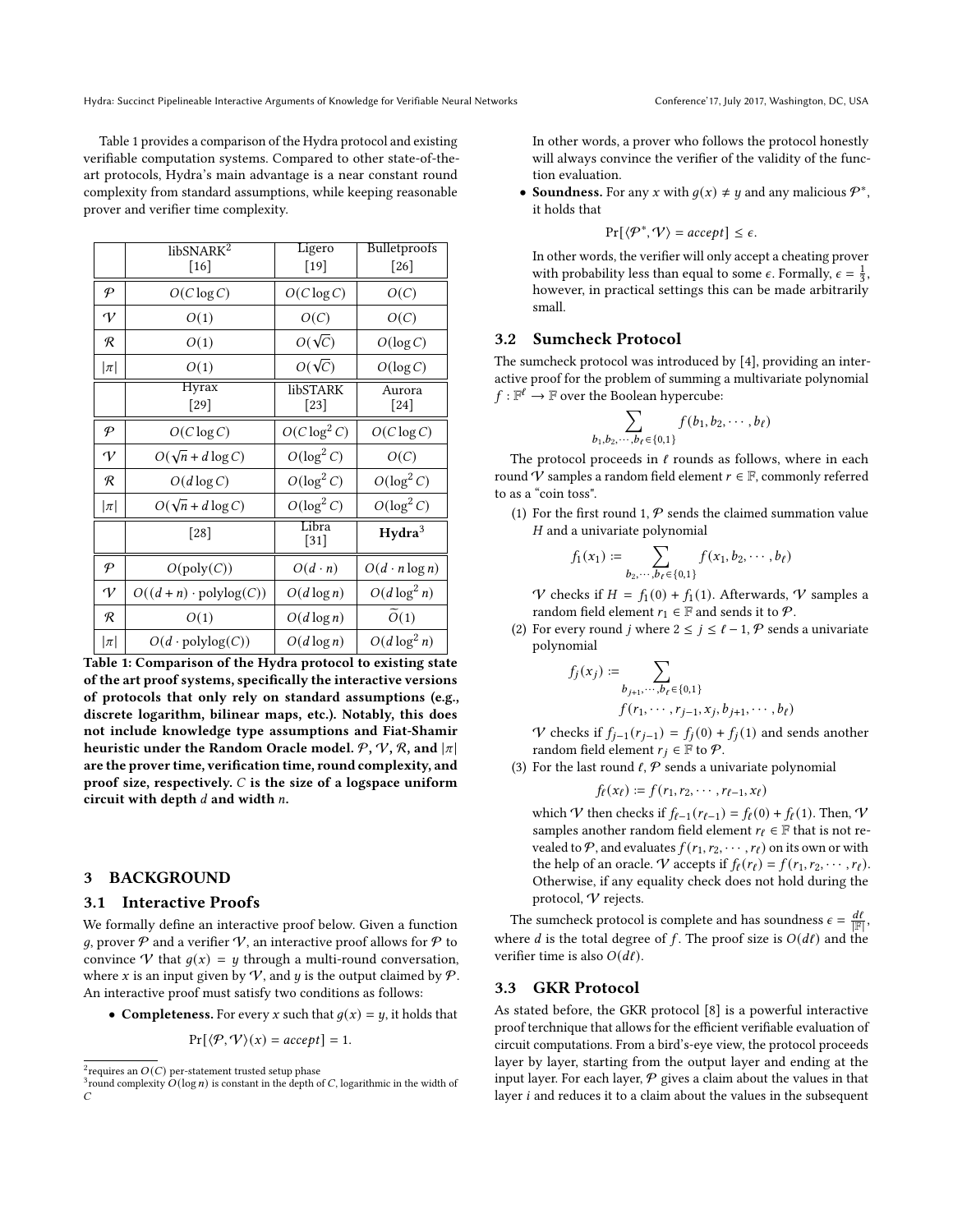layer  $i+1$  through an instance of the sumcheck protocol on a certain polynomial. Since  $V$  does not have access to the values in intermediate layers (computing those values would require evaluating the circuit, which is precisely what  $\mathcal V$  wants to avoid)  $\mathcal V$  cannot check these claims directly. Therefore, this cycle continues until  $P$  gives a claim about the values in the input layer, which  $V$  can check itself and conclude the protocol.

3.3.1 Notation. Here, we describe the notations that we will be utilizing throughout the rest of the paper. Formally, the GKR protocol environment is one where  $P$  and  $V$  agree on a layered logspace uniform arithmetic circuit  $C$  over a finite field  $\mathbb F$ , of fan-in size 2 and composed of addition and multiplication gates. The objective is for  $P$  to convince  $V$  that the circuit evaluation (the gate values at the output layer) is correctly computed.

Let  $d$  be the depth of the circuit, with layer 1 as the output layer and layer *d* as the input layer. We use  $S_i$  to denote the number of gates in the *i*-th layer, and  $s_i := log(S_i)$ . Then, we define a function  $W_i$ :  $\{0, 1\}^{s_i} \rightarrow \mathbb{F}$  that takes in a binary string  $b \in \{0, 1\}^{s_i}$ , which is the label of a gate at layer  $i$ , and returns the value of that gate. Thus,  $W_1$  is the function for the values of the output layer, and  $W_d$ is the function for the values of the input layer.

We also define two more functions,  $\overline{add}_i$  and  $\overline{mult}_i: \{0,1\}^{s_i} \times$  $\{0, 1\}^{s_{i+1}} \times \{0, 1\}^{s_{i+1}} \rightarrow \{0, 1\}$ , known as the wiring predicate functions. In essence, these encode how the gates from level  $i$  are connected to the wires from level  $i + 1$ . These functions take in a gate label *a* at level *i* and two gate labels *b* and *c* at level  $i + 1$ . They will return 1 if the  $a$  gate takes in the values of the  $b$  and  $c$  gates, and the gate type of  $a$  is of the corresponding type to the function (addition for  $add_i$ , multiplication for  $mult_i$ ). Otherwise, they will return 0.

With this in mind, we provide the expression for  $W_i$  as

$$
W_i(x) = \sum_{(a,b) \in \{0,1\}^{2s_{i+1}}} [add_i(x, a, b)(W_{i+1}(a) + W_{i+1}(b))
$$
  
+
$$
mult_i(x, a, b)(W_{i+1}(a) \cdot W_{i+1}(b))]
$$
 (1)

for  $x \in \{0, 1\}^{s_i}$ . As  $W_i$  is expressed as a summation,  $\mathcal P$  and  $\mathcal V$  can engage in a sumcheck protocol in order to verify the validity of a claimed evaluation. We can rewrite the expression as a polynomial in the field  $F$  by use of *multilinear extensions*. Namely, given a function  $f: \{0,1\}^{\ell} \to \mathbb{F}$ , the multilinear extension of a function is the unique polynomial  $\tilde{f}: \mathbb{F}^{\ell} \to \mathbb{F}$  where  $\tilde{f}(x) = f(x) \quad \forall x \in \mathbb{F}$  ${0, 1}^{\ell}$  and the degree of the polynomial in each variable is at most 1. We represent this polynomial by the Lagrange interpolation as

$$
\widetilde{f}(x_1, x_2, \cdots, x_{\ell}) = \sum_{b \in \{0, 1\}^{\ell}} \prod_{i=1}^{\ell} [(1-x_i)(1-b_i) + x_i b_i] \cdot f(b)
$$

Applying this to  $W_i$ , we get

$$
\widetilde{W}_i(x) = \sum_{(a,b) \in \{0,1\}^{2s_{i+1}}} \left[ \widetilde{add}_i(x,a,b)(\widetilde{W}_{i+1}(a) + \widetilde{W}_{i+1}(b)) + \widetilde{mult}_i(x,a,b)(\widetilde{W}_{i+1}(a) \cdot \widetilde{W}_{i+1}(b)) \right]
$$
\n(2)

where  $x \in \mathbb{F}^{s_i}$ .

3.3.2 Protocol. Let  $F$  be a prime field and  $C$  be a layered arithmetic circuit with depth  $d$ . The protocol proceeds in  $d$  instances as described below.

- (1)  $\mathcal P$  first sends the claimed output of the circuit to  $\mathcal V$ .  $\mathcal V$ samples a random  $x^{(1)} \in \mathbb{F}^{s_1}$  and sends it to  $\mathcal{P}$ .  $\mathcal{P}$  and  $\mathcal{V}$ both compute  $\widetilde{W}_1(x^{(1)})$ . Note that  $\widetilde{W}_1(x^{(1)})$  is based on the claimed output values sent by  $P$ . The following steps reduces the truthfulness of  $\widetilde{W}_1(x^{(1)})$  all the way to the truthfulness of the input layer, which is known by  $\mathcal{\dot{V}}.$
- (2) For all layers  $1 \le i \le d$ ,  $P$  and  $V$  execute sumcheck over

$$
\widetilde{W}_i(x^{(i)}) = \sum_{(a,b) \in \{0,1\}^{2s_{i+1}}} \left[ \widetilde{add}_i(x^{(i)}, a, b) (\widetilde{W}_{i+1}(a) + \widetilde{W}_{i+1}(b)) + \widetilde{mult}_i(x^{(i)}, a, b) (\widetilde{W}_{i+1}(a) \cdot \widetilde{W}_{i+1}(b)) \right]
$$
\n(3)

Note that at the end of the sumcheck (the last round),  $\boldsymbol{\mathcal{V}}$ cannot directly check the evaluation of  $W_i$  at a random point through an oracle. V performs the  $add_i$  and mult<sub>i</sub> calculations by itself, however  $\mathcal V$  receives claims from  $\mathcal P$  about  $\widetilde{W}_{i+1}(u^{(i+1)})$  and  $\widetilde{W}_{i+1}(v^{(i+1)})$  for the final check on that layer. Therefore, V needs to be convinced that those values are correctly provided with sumchecks on layer  $i + 1$ . Observe that a claim is reduced to two more claims on the subsequent layer. Therefore, if this continues, the number of claims would increase exponentially in terms of the circuit depth  $d$ . In order to prevent an exponential blowup in the number of sumchecks, we combine the two claims  $\widetilde{W}_{i+1}(u^{(i+1)})$  and  $\widetilde{W}_{i+1}(v^{(i+1)})$  at each layer into one claim as follows.

- *V* defines a canonical line *z* such that  $z_i(0) = u^{(i+1)}$  and  $z_i(1) = v^{(i+1)}$  and sends  $z_i(x)$  to  $\mathcal{P}$ .
- $P$  sends a degree  $s_{i+1}$  univariate polynomial  $h_i(x) = \widetilde{W}_{i+1}(z_i(x)).$
- V checks if  $h_i(0) = \widetilde{W}_{i+1}(u^{(i+1)})$  and  $h_i(1) = \widetilde{W}_{i+1}(v^{(i+1)}).$  $\mathcal V$  then samples  $r \in \mathbb F$  and computes  $h_i(r) = \widetilde{W}_{i+1}(z_i(r)).$ In this sense,  $P$  and  $V$  can now go to the next level on  $x^{(i+1)} = z_i(r).$
- (3) At the input layer d, V will receive two claims  $\widetilde{W}_d(u^{(d)})$ and  $\widetilde{W}_d(v^{(d)})$ . As  $\mathcal V$  has complete access to the input layer gates, it can simply calculate the polynomials at those two random locations and see if they are equal to the claimed values. If they are,  $V$  is sufficiently convinced and accepts. Otherwise, if any check has failed,  $V$  rejects.

The GKR protocol is complete and has soundness  $O(\frac{d \cdot log |C|}{\|F\|})$  $\frac{log|\mathcal{C}|}{|\mathbb{F}|}).$ For bounded-depth circuits, it is composed of  $O(d \cdot log|C|)$  interactive rounds. The verifier time is  $O(log|C|)$ , and with the advance-ments for computation in [\[31\]](#page-12-6), the prover time is  $O(|C|)$ .

#### 4 NAIVE PARALLELIZATION INSECURITIES

Our main area of study in this work is the concept of GKR-based protocols that remove the requirement for a sequential layer-bylayer approach to proving the circuit evaluation correct. In this section, we first present the case why a simple natural parallelizedround protocol approach is not secure. Next, we show an attempted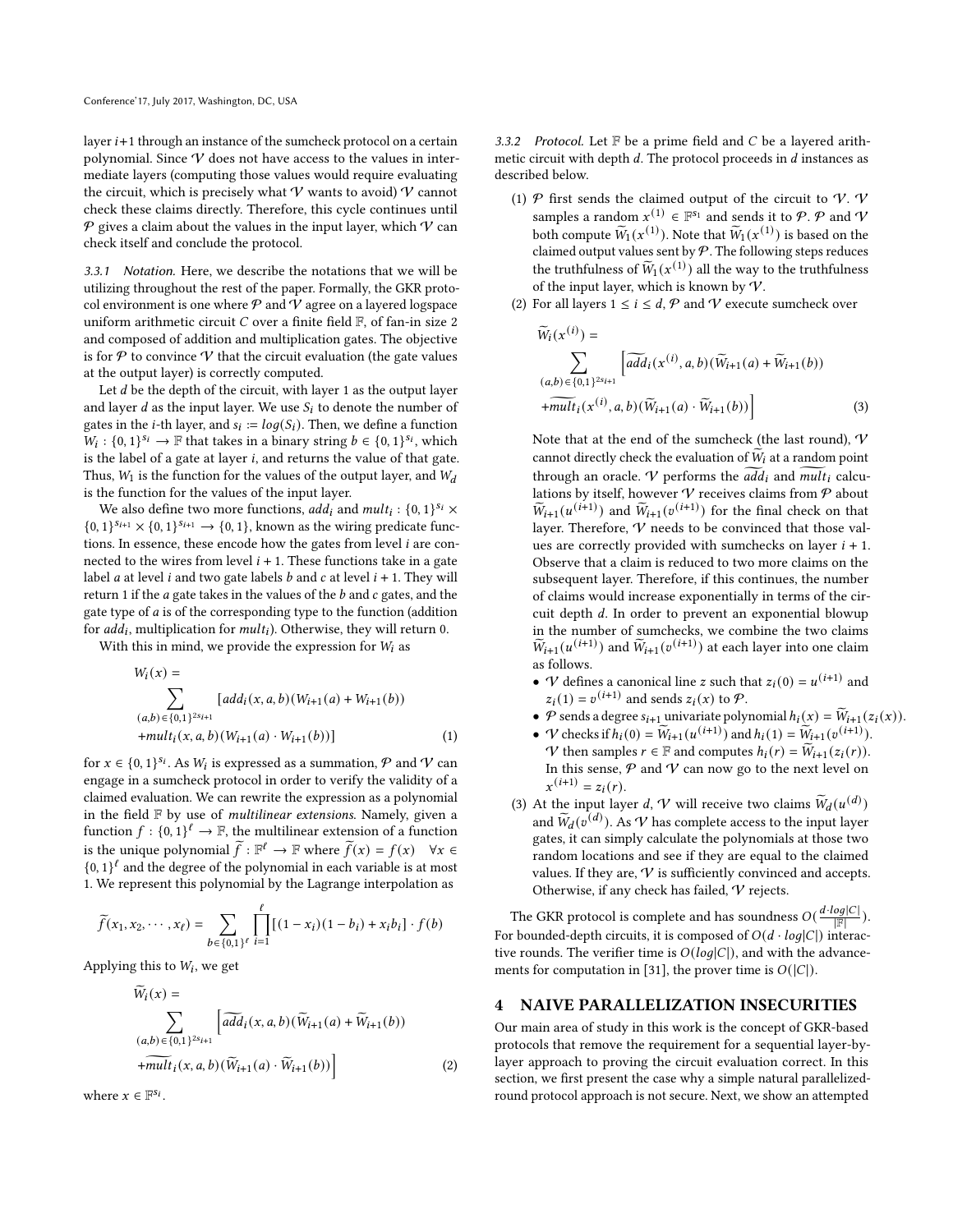fix of such a naive parallelized-round protocol, and show why it is again insecure.

### 4.1 Natural Method

At a first glance, the GKR protocol seems trivially parallelizable. A naive approach to achieve layer-wise parallelism would be simply to have  $\overrightarrow{V}$  initially choose  $r^{(i)} \in \mathbb{F}^{s_i}$  for all *i* in the number of layers  $d$ . Then,  $d$  parallel instances of sumcheck would be executed over

$$
\widetilde{W}_{i}(x^{(i)} = r^{(i)}) = \sum_{(a,b) \in \{0,1\}^{2s_{i+1}}} \left[ \widetilde{add}_{i}(r^{(i)}, a, b)(\widetilde{W}_{i+1}(a) + \widetilde{W}_{i+1}(b)) + \widetilde{mult}_{i}(r^{(i)}, a, b)(\widetilde{W}_{i+1}(a) \cdot \widetilde{W}_{i+1}(b)) \right]
$$
\n(4)

However, we establish that this is not secure.

The problem with this approach is that the random points are not necessarily correlated such that  $\mathcal V$  can conclude anything about the two claims  $\widetilde{W}_{i+1} (u^{(i+1)})$  and  $\widetilde{W}_{i+1} (v^{(i+1)})$  given at the last step of the sumcheck protocol for each layer . Recall that in the original protocol  $u^{(i+1)}$  and  $v^{(i+1)}$  were correlated with the help of a line z, and another degree  $s_i$  polynomial  $h$  to determine the expected value of the evaluation at a random point on that line. Therefore, the next sumcheck for layer  $i + 1$  took place at  $W_{i+1}(z(r))$ , which was expected to be equal to  $h(r)$ . However, in this case the soundness of the protocol overall is compromised. Intuitively,  $P$  already knows the randomness that  $V$  provided about the other layers before going further through each sumcheck.

## 4.2 Correlation Fix

In this protocol, we make a slight change to the naive parallelization in order to establish a correlation of points. It is important to note that this "fix" is in fact still insecure, and an attack will be present in the later section.

Recall that in the traditional protocol, two claims  $\widetilde{W}_{i+1} (u^{(i+1)})$ and  $\widetilde{W}_{i+1} (v^{(i+1)})$  are reduced to a single claim with the help of a line  $z(x)$  such that  $z(0) = u^{(i+1)}$  and  $z(1) = v^{(i+1)}$ . P sends a degree  $s_{i+1}$  univariate polynomial  $h(x) = \widetilde{W}_{i+1}(z(x))$  which  $\mathcal V$  checks if  $h(0) = \widetilde{W}_{i+1}(u^{(i+1)})$  and  $h(1) = \widetilde{W}_{i+1}(v^{(i+1)})$ . *V* then samples  $r \in \mathbb{F}$  and computes  $h(r) = \widetilde{W}_{i+1}(z(r))$ . P and V finally go to the next level on the point  $x^{(i+1)} = z(r)$ .

To maintain correlation of points, we propose a protocol in which we adopt a similar policy with concurrent layer proving. In this case,  $u^{(i+1)}$  and  $v^{(i+1)}$  are sampled by V before the online phase, along with the line  $z(x)$ . During the online phase of the protocol,  $\mathcal V$  can designate the random point to evaluate on by sampling  $r \in \mathbb{F}$  and requesting the evaluation point at  $z(r)$  such that P gives a claimed value for  $\widetilde{W}_i(z(r))$  at each layer *i*, which is reduced to claims for  $\widetilde{W}_i(u^{(i+1)})$  and  $\widetilde{W}_i(v^{(i+1)})$  via sumcheck. Hence, when the end of the sumcheck is reached,  $\mathcal V$  can request  $h(x)$  (the prover's claimed polynomial) and evaluate it at  $r$  to check for consistency in the  $\widetilde{W}_{i+1}(z(r))$  claim for the subsequent layer.

#### 4.3 Technical Description

Let  $F$  be a prime field and  $C$  be a layered arithmetic circuit with depth  $d$ , with circuit layers labeled from the output layer 1 to the input layer  $d$ .  $S_i$  denotes the number of gates in the *i*-th layer, and  $s_i := log(S_i)$ . The protocol proceeds as follows.

## Protocol: Naive Parallelized GKR (Correlation Fix)

- (1)  $\mathcal V$  randomly samples points  $u^{(i+1)}, v^{(i+1)} \in \mathbb F^{s_{i+1}}$  and line  $z_i(x)$  such that  $z_i(0) = u^{(i+1)}$  and  $z_i(1) = v^{(i+1)}$ for all  $1 \le i \le d$ .
- (2) For all  $1 \leq i < d$ ,  $\mathcal V$  randomly samples point  $r^{(i)} \in \mathbb F$ .  $P$  and  $V$  then execute sumcheck over

$$
\widetilde{W}_{i}(x^{(i)} = z_{i}(r^{(i)})) =
$$
\n
$$
\sum_{(a,b) \in \{0,1\}^{2si+1}} \left[ \widetilde{add}_{i}(z_{i}(r^{(i)}), a, b)(\widetilde{W}_{i+1}(a) + \widetilde{W}_{i+1}(b)) + \widetilde{mult}_{i}(z_{i}(r^{(i)}), a, b)(\widetilde{W}_{i+1}(a) \cdot \widetilde{W}_{i+1}(b)) \right] \tag{5}
$$

where  $x^{(i)}$  is the input to the sumcheck. The first half of the sumcheck's coin tosses will be set to  $u^{(i+1)}$ , and the second half of the sumcheck's coin tosses will be set to  $v^{(i+1)}$ .

- (3) For all  $1 \le i < d$ ,  $P$  sends  $V$  the  $s_{i+1}$  degree univariate polynomial  $h_i(x) = \widetilde{W}_{i+1}(z_i(x))$ . V checks that  $h(0) =$  $\widetilde{W}_{i+1}(u^{(i+1)})$  and  $h(1) = \widetilde{W}_{i+1}(v^{(i+1)}).$
- (4)  $V$  checks if the claim from the sumcheck in the subsequent layer  $\widetilde{W}_{i+1}(z_i(r^{(i+1)}))$  is equal to  $h_i(z_i(r^{(i+1)}))$ . If it is equivalent across all  $1 \leq i < d$  and the claims for the input layer  $d$  are independently verified to be correct,  $V$  accepts. Otherwise, if any check has failed, V rejects.

# 4.4 Attack

We demonstrate a simple attack method that shows the insecurity of a traditional layer-wise independent GKR protocol, even when the points are correlated. Our attack stems from the fact that the unlike the traditional protocol, in the current form the evaluation point  $r$  can be deduced by  $P$  before sending  $h$  to  $V$ . Notice that after  $u^{(i+1)}$  and  $v^{(i+1)}$  are revealed to  $P$ , it can deduce the line  $z(x)$ , and subsequently determine at which r point V requested the evaluation of  $\widetilde{W}_{i+1}(z(r))$  because  $\mathcal P$  knows  $z(r)$ . Once a malicious  $\mathcal{P}^*$  knows r, it can craft the degree  $s_{i+1}$  polynomial  $h(x)$  such that it agrees with V's checks for  $h(0) = \widetilde{W}_{i+1}(u^{(i+1)})$  and  $h(1) =$  $\widetilde{W}_{i+1}(v^{(i+1)}),$  but pegging  $h(r)$  to equal an incorrect  $\widetilde{W}_{i+1}^*(z(r)) \neq$  $\widetilde{W}_{i+1}(z(r))$ . Thus, when V checks for consistency,  $h(r)$  is already compromised.

#### 5 SUBCIRCUIT PROTOCOL

In this section, we propose a method to introduce some degree of depth-wise parallelism while circumventing the security issues previously shown with a naive parallelized GKR protocol.

Using pipelining, we propose splitting up a circuit  $C$  depth-wise by treating C as k subcircuits (denoted as  $c_i$  for all  $1 \le i \le k$ ), where the input of subcircuit  $c_i$  directly corresponds with the output of subcircuit  $c_{i-1}$ . In other words, for all  $i > 1$ , the input of a subcircuit  $c_i$  is precisely the output of the subcircuit  $c_{i-1}$  above it. Then, the original GKR protocol can be executed on each subcircuit concurrently, maintaining the security guarantee of GKR with the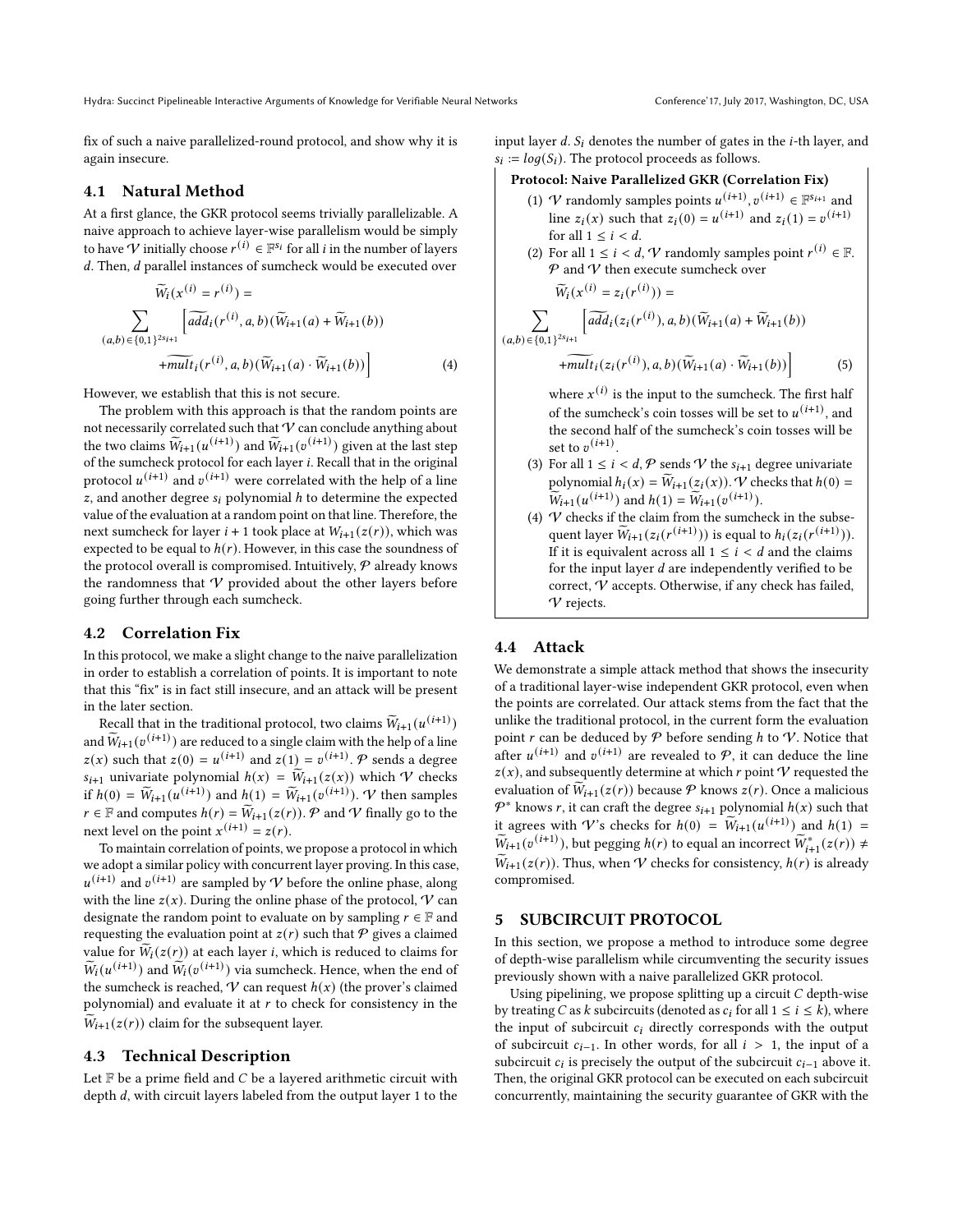scope of each subcircuit. The only remaining need to guarantee full security of the protocol in regards to the entire circuit  $C$  would be proving the relationship between the output and input of adjacent subcircuits.

Recall in the GKR protocol the prover generates claims about the multilinear polynomial  $W_i(x)$ . For any two adjacent subcircuits, Let  $W_{out}(r)$  be the claim regarding the gate values of the output level of the first circuit, and  $\widetilde{W}_{in}(r)$  be the claim regarding the gate values of the input level of the second circuit. As the claims should effectively be the same, P wants to convince V that  $\widetilde{W}_{out}(r) = \widetilde{W}_{in}(r)$ .

## 5.1 Naive Approach

Naively,  $P$  and  $V$  can simply iterate over the gate values at each input and output level, explicitly providing the guarantee that they are in fact equal. In this case, all of the gate values that comprise those specific levels would be revealed, and  $V$  would perform a check for the  $\widetilde{W}_i(r)$  values claimed by  $\mathcal P$  for all random points sampled  $r \in \mathbb{F}^{s_i}$ .

However, by revealing the plain points of those layers,  $V$  incurs a huge overhead in terms of computation and communication costs. Now, instead of receiving and sending only  $s_i$  points and evaluations,  $P$  has to give  $V$  all  $2^{s_i}$  gate values, which is an exponential increase that we want to avoid.

## 5.2 Polynomial Commitment Scheme

A better approach would be to utilize cryptography, specifically polynomial commitments, which are crucial in succinct arguments in that they force  $P$  to answer the queries by  $V$  such that they must be in accordance with a specific bounded-degree polynomial. In essence, these polynomial commitments start with  $P$  sending a value  $s \in \mathbb{F}$  which is the claimed value of an  $f(z)$  polynomial evaluation where  $\gamma$  knows z. Then,  $\varphi$  sends a corresponding opening proof  $\pi$  that the evaluation is indeed correct.

More specifically, we use the efficient constant-size polynomial commitment scheme described in [\[32\]](#page-12-29) and let  $P$  commit to the polynomials  $\widetilde{W}_{in}(x)$  and  $\widetilde{W}_{out}(x)$  (which should be the exact same) on every subcircuit. This way, the gap in security between the subcircuits is effectively bridged, and the verification process can be efficiently pipelined across the subcircuits.

## 5.3 Technical Description

Let  $F$  be a prime field and  $C$  be a layered arithmetic circuit with depth  $d$ , with circuit layers labeled from the output layer 1 to the input layer  $d$ .  $C$  is split into  $k$  equal-depth subcircuits denoted as  $c_i$  for all  $1 \le i \le k$ . The input of subcircuit  $c_i$  directly corresponds with the output of subcircuit  $c_{i-1}$ . For each subcircuit  $c_i$ , let  $\widetilde{W}_{in_i}$ denote the multilinear extension of the input layer, and  $\widetilde{W}_{out_i}$  denote the multilinear extension of the output layer. Figure [1](#page-5-0) depicts the protocol, which proceeds as follows.

Protocol: Subcircuit (Figure [1\)](#page-5-0)

- (1) For all  $1 \le i \le k$ ,  $P$  commits (polynomial commitment) to  $\widetilde{W}_{in_i}$  and  $\widetilde{W}_{out_i}$  in subcircuit  $c_i$ .
- (2)  $P$  and  $V$  engage in batched traditional GKR protocol for all  $k$  subcircuits.
- (3) For all  $1 \le i \le k$ ,  $P$  opens the proofs at all randomly sampled locations for the evaluations of  $\widetilde{W}_{in_i}$  and  $\widetilde{W}_{out_i}$ during the batched traditional GKR protocol and sends these proofs to  $V$ .
- (4) V checks the proofs to verify that  $\widetilde{W}_{in_i}(x) = \widetilde{W}_{out_i}(x)$ at all randomly sampled points for all adjacent subcircuits.

<span id="page-5-0"></span>

Figure 1: Subcircuit Protocol

#### 5.4 Trade-off

We recognize that the total number of layers in the representation of  $C$  increases by an additive factor of  $k$ , as in each adjoining subcircuit the input and output are repeated. However, in the perspective of the proposed subcircuits, we essentially slash the depth and number of rounds by a *multiplicative* factor of  $k$ . This has great appeal for  $P$  and  $V$  assuming they have access to multithreaded hardware and can concurrently run the protocol on the separate subcircuits. In addition, assuming the subcircuits are all of the same depth and the layers are logspace uniform  $(s_i$  is equivalent across all  $i$ ), the number of rounds can decrease by a factor of  $k$  as well.  $V$ can use the same random coin tosses for sumchecks across all the subcircuits simultaneously and batch the proofs across the circuit.

## 6 HYDRA PROTOCOL

In this section, we present a GKR-based protocol with full layerwise independence. Although the subcircuit protocol presented previously does allow for splitting a deep circuit up into multiple batched subcircuits, it does not allow for us to completely parallelize the proof across all of the layers in the circuit. Intuitively, this is because when we split the circuit up, the internal subcircuit itself still has to engage in a traditional sequential GKR protocol. Here, we propose an interactive protocol with a series of  $O(\log n)$ rounds. Recall that  $n$  is the circuit width. We run  $d \log n$  sumchecks concurrently. Despite the increase in number of sumchecks, the advantage of this protocol is the reduction in round complexity from the traditional  $O(d \log n)$  rounds. Compared to the subcircuit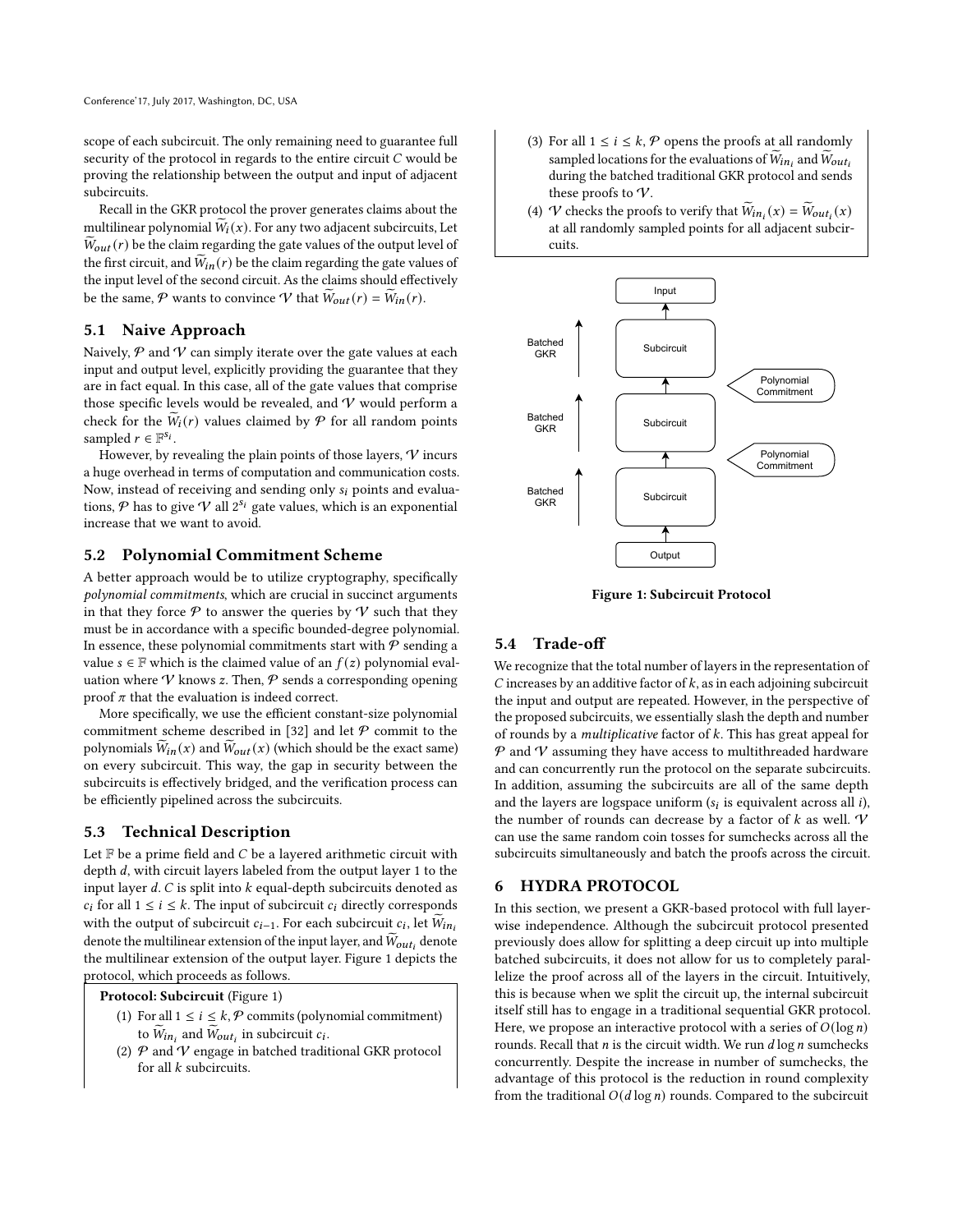protocol, the Hydra protocol does not require the duplication of adjacent layers. More importantly, the round complexity is no longer dependent on the depth, so it does not degrade based on the number of layers in the circuit. Notably, Hydra does not depend on any non-standard assumptions (knowledge type, Fiat-Shamir/Random Oracle). Instead, Hydra only relies on the standard cryptographic assumptions presented in [\[32\]](#page-12-29).

## 6.1 Context

For each layer of the traditional GKR protocol, the claim of  $\widetilde{W}_i(x^{(i)})$ is reduced into claims of  $\widetilde{W}_{i+1}(a^{(i)})$  and  $\widetilde{W}_{i+1}(b^{(i)})$ , where  $x^{(i)} \in$  $\mathbb{F}^{S_i}$  and  $a^{(i)}$ ,  $b^{(i)} \in \mathbb{F}^{S_{i+1}}$ . More specifically, the polynomial evaluated

$$
\widetilde{W}_{i}(x^{(i)}) = \sum_{(a,b) \in \{0,1\}^{2s_{i+1}}} \left[ \widetilde{add}_{i}(x^{(i)}, a, b)(\widetilde{W}_{i+1}(a) + \widetilde{W}_{i+1}(b)) + \widetilde{mult}_{i}(x^{(i)}, a, b)(\widetilde{W}_{i+1}(a) \cdot \widetilde{W}_{i+1}(b)) \right]
$$
\n(6)

over the sumcheck ultimately results in 2 claimed values for  $\widetilde{W}_{i+1}$ at the locations  $a^{(i)}$  and  $b^{(i)}$  determined by the random points sampled by  $V$  during the protocol. During the sumcheck, each coin toss for a and b determines an additional dimension for  $a^{(i)}$  and  $b^{(i)}$ , respectively.

At the beginning of each sumcheck,  $P$  claims the value for  $\widetilde{W}_i(x^{(i)})$ . Let  $x^{(i)}$  be known as a *query point*, and  $\widetilde{W}_i(x^{(i)})$  be known as a query point evaluation. At the end of each sumcheck,  $P$  claims the values for  $\widetilde{W}_{i+1} (a^{(i)})$  and  $\widetilde{W}_{i+1} (b^{(i)})$ . Let  $a^{(i)}$ ,  $b^{(i)}$  be known as challenge points, and  $\widetilde{W}_{i+1} (a^{(i)}), \widetilde{W}_{i+1} (b^{(i)})$  be known as challenge points evaluations.

The concept of layer-wise independence ultimately boils down to proving that the claimed challenge point evaluations  $(\widetilde{W}_{i+1} (a^{(i)})$ and  $\widetilde{W}_{i+1} (b^{(i)})$ ) given at the last step of the sumcheck at layer *i* is consistent with the claimed query point evaluation  $(\widetilde{W}_{i+1} (x^{(i+1)}))$ given at the beginning of the sumcheck run at layer  $i + 1$ . Note that  $\alpha^{(i)}$ ,  $b^{(i)}$ , and  $x^{(i+1)}$  should be uniformly random and uncorrelated in the perspective of  $P$ . This is important because all of the query points are revealed at once to  $P$ . If  $a^{(i)}$ ,  $b^{(i)}$  can be deduced given  $\mathbf{x}^{(i+1)}$ , the soundness of sumcheck will be compromised.

Thus, the core of our protocol lies in the power of polynomial interpolation. If we let  $V$  sample  $m$  query points  $(x_1^{(i+1)}, x_2^{(i+1)})$ ,  $\dots$ ,  $x_m^{(i+1)}$  for layer  $i+1$ , it is simple to see how the evaluation claims for these values could be obtained through  $m$  instances of the sumcheck protocol at layer  $i + 1$ . Then,  $\mathcal V$  can interpolate using points in the form of  $(x_j^{(i+1)}, \widetilde{W}_{i+1}(x_j^{(i+1)}))$  for  $1 \le j \le m$  to obtain the unique polynomial  $\widetilde{W}_{i+1}$  assuming *m* is large enough. Once  $\widetilde{W}_{i+1}$  is established,  $V$  can use it to verify against the claimed challenge points evaluations  $\widetilde{W}_{i+1} (a^{(i)})$  and  $\widetilde{W}_{i+1} (b^{(i)})$  given at the last step of sumcheck at layer *i*. Given a set of  $n + 1$  points in the form of  $(x_i, y_i)$  where  $x_i$  is unique across all points, polynomial interpolation defines a linear bijection such that there exists a unique polynomial  $p$  of total degree at most  $n$  that agrees with all of the points.

If the query points are sampled from the full space of  $\mathbb{F}^{s_{i+1}}, \mathcal{V}$ would need  $2^{s_{i+1}}+1$  claimed evaluation points in order to interpolate  $\widetilde{W}_{i+1}(x)$ . Note that  $\widetilde{W}$  is multilinear, therefore, the total degree is  $2^{S_{i+1}}$ . Unfortunately, similar to the plain gate reveal in the naive method for the subcircuit protocol, this is an exponential increase in claims that we want to avoid.

# 6.2 Subspace Reduction

Here, we investigate reducing this evaluation  $\widetilde{W}_{i+1}(x^{(i+1)})$  by restricting the query and challenge points over a subspace in terms of a polynomial  $f : \mathbb{F} \to \mathbb{F}^{S_{i+1}}$  (not to be confused with the f polynomial presented in the sumcheck background) sampled by  $V$ , the coefficients of which are not revealed to  $P$ . Evaluations and claims will all take place over  $\widetilde{W}_{i+1}( f(x))$  at random points  $x \in \mathbb{F}$ . For example, given a multilinear function  $f$  and three randomly sampled field elements  $\mu_j$ ,  $\phi_j$ ,  $\theta_j \in \mathbb{F}$  where  $1 \leq j \leq m$ ,  $\mathcal{P}$  and  $\mathcal{V}$ will run sumchecks of the form

$$
\widetilde{W}_{i}(x^{(i)} = f(\mu_{j})) =
$$
\n
$$
\sum_{(a,b) \in \{0,1\}^{2s_{i+1}}} \left[ \widetilde{add}_{i}(f(\mu_{j}), a, b)(\widetilde{W}_{i+1}(a) + \widetilde{W}_{i+1}(b)) + \widetilde{mult}_{i}(f(\mu_{j}), a, b)(\widetilde{W}_{i+1}(a) \cdot \widetilde{W}_{i+1}(b)) \right].
$$
\n(7)

When the sumchecks are run, the first half of  $V$ 's  $s_{i+1}$  random coin tosses will be set equal to  $f(\theta_i)$ , and the second half of V's  $s_{i+1}$  random coin tosses will be set equal to  $f(\phi_i)$  for all j. Thus, at the end of a single sumcheck, one claimed query point evaluation, namely  $\widetilde{W}_i(f(\mu_i))$ , is reduced to two claimed challenge points' evaluations on  $\widetilde{W}_{i+1}$ , namely  $\widetilde{W}_{i+1} ( f(\phi_i) )$  and  $\widetilde{W}_{i+1} ( f(\theta_i) )$ . We propose  $deg(f) \cdot s_i + 1$  sumchecks to be executed per layer  $(m = deg(f) \cdot s_i + 1)$ , such that for each layer *i*, at the end of all sumchecks  $V$  has  $deg(f) \cdot s_i + 1$  claimed query point evaluations and receives  $2(deg(f) \cdot s_i + 1)$  claimed challenge point evaluations. Then,  $\mathcal V$  can interpolate the query point evaluations to obtain the new polynomial  $g_i(x) := \widetilde{W}_i(f(x))$ . V can check that  $g_i(x)$  is in fact a degree  $deg(f) \cdot s_i$  polynomial, and subsequently verify it on the claimed challenge point evaluations. As no two distinct degree  $deg(h)$  polynomials can agree on more than  $deg(h)$  points, this setup protects from a dishonest  $P$  by the Schwartz-Zippel lemma [\[1\]](#page-12-30).

#### 6.3 Maintaining Sumcheck Soundness

In addition, care must be taken to ensure that  $P$  cannot predict any challenge points. If  $P$  determines  $f$  or what value  $f(x)$  will equal before the entire vector is revealed, it can bypass the soundness of sumcheck. Recall that for the sumcheck protocol,  $f(\mu_i)$  is revealed to  $P$  as it is the randomly sampled vector that  $\widetilde{W}_i$  is to be evaluated at (the input of the sumcheck). We observe that the two locations of claims ( $f(\phi_i)$  and  $f(\theta_i)$ ) on  $\widetilde{W}_{i+1}$  are the random coin tosses during the interactive sumcheck and are also revealed. Thus, if  $f$  is known to  $P$ , after the first random coin toss (the first field element of an  $f(x)$  evaluation) is sent,  $P$  can determine the composition of the rest of the vector, which corresponds to the following  $s_i - 1$ coin tosses. As the soundness of sumcheck relies on the fact that subsequent coin toss challenges are not known to  $P$ , the security is compromised. We assert that for any polynomial  $f : \mathbb{F} \to \mathbb{F}^{s_i}$ , the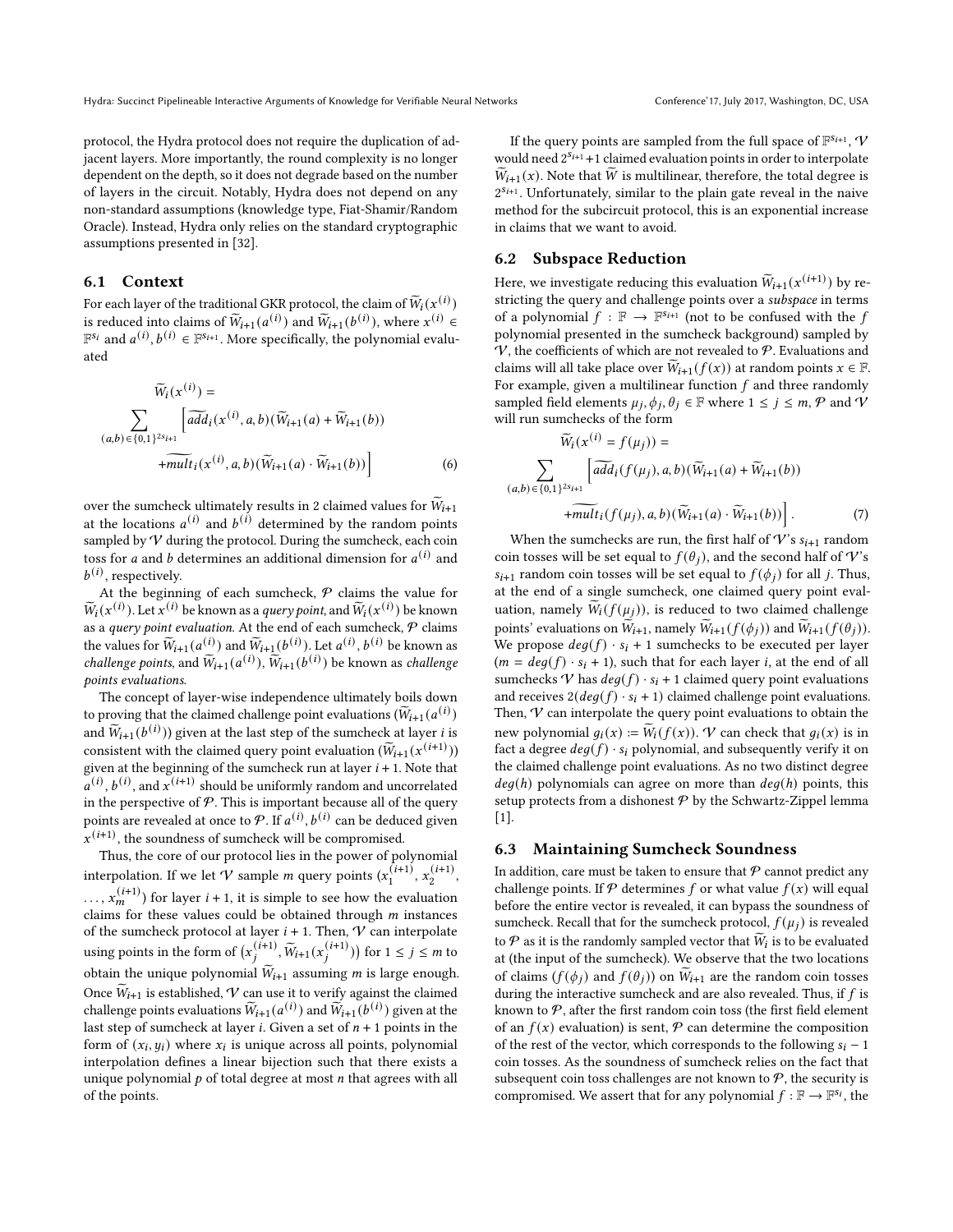number of points for interpolation to determine  $q_i(x) = \widetilde{W}_i(f(x))$ is  $O(deg(f) \cdot s_i + 1)$ . However, f and the points f is evaluated at must not be revealed to preserve security. If  $f$  is revealed, the evaluation point x can be easily determined by  $P$ . In addition, as V reveals more than  $deg(f)$  evaluations of  $f(x)$ , x needs to be hidden as well because  $f$  can be interpolated by  $\mathcal P$  itself when given more than  $deg(f)$  points. The full proof for this concept is presented in the soundness proof later (see Section [B.2\)](#page-13-0).

The benefit of the subspace reduction method is twofold. First, the number of claims needed is no longer exponential. In this case, the number of rounds (claims needed per layer) is a proportional to  $s_i$ , which is ideal for even wide circuits. The degree of the polynomial  $f$  can subsequently be seen as a security parameter, in which a higher degree will require more points of evaluation in order for  $V$  to interpolate the function and be fully convinced. Second, as the coefficients of  $f$  are not known to  $\mathcal P$  and  $f$  and  $x$  are hidden, from the perspective of  $P$  the evaluation points are completely random and not correlated. Thus,  $P$  cannot predict ahead of time the random coin tosses of any sumcheck, nor the challenge points for another layer before they are revealed by  $V$ .

## 6.4 Malicious Interpolation Points

Finally, we note that the query point evaluations for interpolation that come from the  $\widetilde{W}_{i+1}( f(x))$  polynomial need additional attention. As the initial claims are exactly what  $\mathcal V$  will be checking upon when  $\mathcal V$  interpolates, a malicious  $\mathcal P$  could be able to choose an incorrect  $\widetilde{W}_i^*$  such that it interpolates to the correct values only in the given subspace of the protocol. In other words,  $P$  can proceed with an incorrect polynomial that in the scope of  $\mathcal V$  is completely consistent, and completely cooperate with  $V$  throughout all sumchecks. After the sumchecks are completed, the values  $\boldsymbol{\mathcal{V}}$  interpolates will be correct only in the scope of those claimed points. We present a formalized attack below.

- (1) Within any layer  $i$  in the circuit,  $P$  chooses an incorrect polynomial  $\widetilde{W}_{i}^{*}$  constructed such that it agrees with the correct  $\widetilde{W}_{i+1}( f(x))$  in the subspace provided. Namely, for each layer  $i$  the specific subspace the incorrect polynomial agrees upon is composed of the  $f(x)$  evaluations given to  $\mathcal P$ on  $W_{i+1} ( f(x)).$
- (2) For each sumcheck,  $P$  engages in a completely honest interaction with  $V$ , answering correctly according to the polynomial  $\widetilde{W}_i^*$  for all of  ${\mathcal V}$ 's challenges.
- (3)  $V$  interpolates  $\widetilde{W}_i^*$ . The malicious polynomial bypasses this interpolation check. In the scope of the given claims, the interpolation shows complete consistency between adjacent layers.

Therefore, this attack will inductively lead to an incorrect claimed output that will be verified as correct by  $V$ .

The reason why this is a significant vulnerability is because at the end of each sumcheck for a layer,  ${\mathcal P}$  cannot give  ${\mathcal V}$  oracle access to  $W_{i+1}(x)$  in order to verify the claims presented. In the original GKR protocol, the entire protocol on the subsequent layers  $\ge i + 1$ essentially serve as the oracle for the current sumcheck on layer i.

In order to prevent this scenario, the protocol must guarantee that  $\widetilde{W}_i$  is not malicious by having  $P$  engage in a polynomial commitment to the polynomial, similar to the subcircuit protocol. In such an environment, an adversarial  $P$  will not be able to cheat with an incorrect  $W_i$  because the polynomial commitment re-enables the oracle.  $P$  is forced to bind to the polynomial before it knows the points that  $\widetilde{W}_{i+1}$  will be evaluated on.

#### 6.5 Technical Description

Let  $F$  be a prime field and  $C$  be a layered arithmetic circuit with depth d. Let  $f : \mathbb{F} \to \mathbb{F}^{s_{i+1}}$  be a random polynomial of degree  $deg(f)$ sampled by  $\mathcal V$  for all  $1 \leq i \leq d$ . Recall that we use  $S_i$  to denote the number of gates in the *i*-th layer, and  $s_i := log(S_i)$ . For the sake of simplicity, assume all of the layers obey the same logspace and let all of the individual functions in the dimension of  $f$  be linear. Figure [2](#page-8-0) depicts the protocol, which proceeds as follows.

#### Protocol: Hydra (Figure [2\)](#page-8-0)

(1) For each  $1 \le j \le s_i \cdot deg(f) + 1$ ,  $\mathcal V$  samples random  $\mu_j$ ,  $\phi_j$ ,  $\theta_j \in \mathbb{F}$ . Let

$$
\begin{cases} r_{i,j} = f(\mu_j) \\ a_{i,j} = f(\phi_j) \\ b_{i,j} = f(\theta_j) \end{cases}
$$

for all 
$$
1 \leq i \leq d
$$
.

- (2) For each  $1 \le i \le d$ ,  $P$  commits (polynomial commitment) to  $W_i(x)$ .
- (3) For  $1 \le i \le d$  and  $1 \le j \le s_i \cdot deg(f) + 1$ ,  $P$  and  $V$ concurrently execute sumchecks over

$$
\widetilde{W}_i(x^{(i)} = r_{i,j}) = \sum_{(a,b) \in \{0,1\}^{2s_{i+1}}} \left[ \widetilde{add}_i(r_{i,j}, a, b) (\widetilde{W}_{i+1}(a) + \widetilde{W}_{i+1}(b)) + \widetilde{mult}_i(r_{i,j}, a, b) (\widetilde{W}_{i+1}(a) \cdot \widetilde{W}_{i+1}(b)) \right]
$$
\n(8)

When the sumcheck is run, the first half of  $\mathcal{V}$ 's  $s_{i+1}$ random coin tosses will be set to  $a_{i,j}$ , and the second half of V's  $s_{i+1}$  random coin tosses will be set to  $b_{i,i}$ . At the beginning of sumcheck,  $P$  claims the value for  $W_i(r_{i,j}) = W_i(f(\mu_i))$ . At the end of each sumcheck at layer *i*, P provides claimed values for  $\widetilde{W}_{i+1}(a_{i,j}) =$  $\widetilde{W}_{i+1} ( f(\phi_j))$  and  $\widetilde{W}_{i+1} ( b_{i,j}) = \widetilde{W}_{i+1} ( f(\theta_j))$ . Let the the beginning claims for  $\widetilde{W}_i(r_{i,j})$  across  $s_i \cdot deg(f) + 1$ points be referred to as the query point evaluations, and the ending claims for  $\widetilde{W}_{i+1} (b_{i,j})$  at a total of  $2(s_{i+1}$ .  $deg(f) + 1$ ) points be referred to as the *challenge point* evaluations.

- (4) For each  $1 \le i \le d$  and  $1 \le j \le s_i \cdot deg(f) + 1$ ,  $\mathcal{P}$ opens and sends the polynomial commitment proofs of  $W_i(x)$  for all points  $r_{i,j}$ .
- (5) For all layers  $1 < i < d$ ,  $\hat{V}$  uses the  $s_i \cdot deg(f) + 1$  query point evaluations from layer  $i$  to interpolate the unique polynomial  $q_i(x) := W_i(f(x)).\mathcal{V}$  then checks to see if  $g_i(x)$  is indeed a degree  $s_i \cdot deg(f)$  polynomial, and verifies consistency by evaluating  $g_i(x)$  at the  $2(s_i \cdot$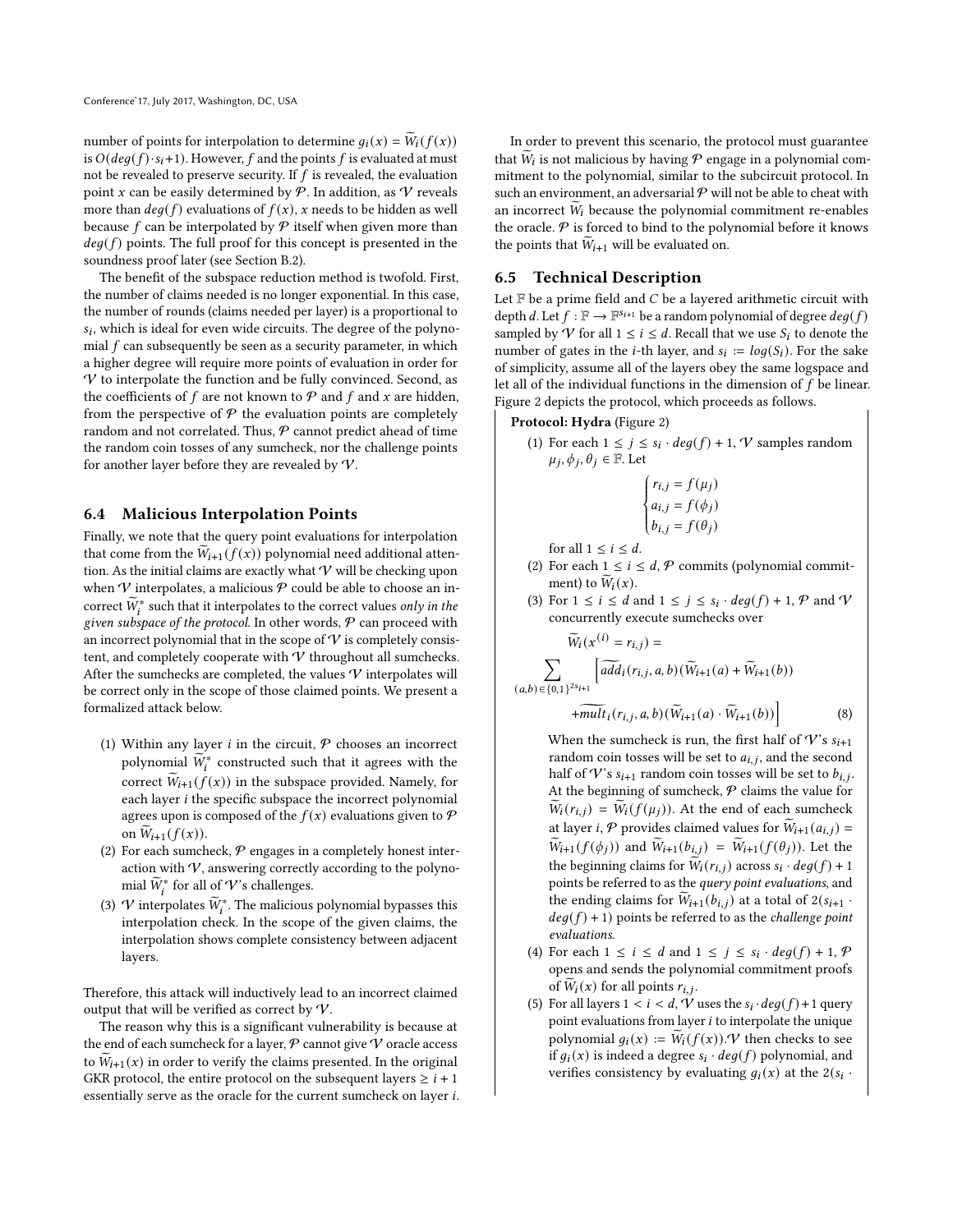<span id="page-8-0"></span>

Figure 2: Hydra Protocol

# 7 EXPERIMENTAL EVALUATION

# 7.1 Environment

We used the Frigate [\[18\]](#page-12-31) compiler to convert C-style code to logical circuits, and a parser to convert the circuits into provable representations for both the subcircuit protocol and the Hydra protocol. We implemented our proposals in around 1,500 lines total of C++ code with the polynomial and arithmetic logic based on Thaler's implementation of [\[10\]](#page-12-4). Finally, we used the PolyCommit Rust library [\[39\]](#page-12-32) from Marlin [\[32\]](#page-12-29) for the multilinear extension compositionbased polynomial commitments. We anticipate to release the source code for Hydra as fully open-source software. Our experiments were executed on 40 physical Intel Xeon CPU E7-4850 cores with hyperthreading (80 virtual cores) and 128 GB of RAM.

## 7.2 Results and Discussion

In this section, we present the results of our experiments, along with discussion and analysis. All experiments described in the following two subsections were run on randomly generated layered circuit structure and random input values which obeyed certain depth and width properties. The benchmark we compared our protocols against was a traditional implementation of the GKR protocol. In the case of the subcircuit protocol, we benchmark against a subcircuit composed of the entire circuit itself such that it transposes into a traditional GKR protocol. In the case of the Hydra protocol, we benchmark separately using the traditional GKR protocol under the same conditions.

Both the subcircuit protocol and the Hydra protocol were also tested with the practical concept of a verifiable delay function (VDF) [\[25\]](#page-12-33). In simple terms, a VDF is a sequential step-by-step evaluation that produces a specific output. In particular, we choose to iterate the SHA-256 cryptographic hash function using the efficient boolean SHA-256 logic circuit from [\[20\]](#page-12-34).



<span id="page-8-1"></span>



<span id="page-8-2"></span>



<span id="page-8-3"></span>

Figure 5: Subcircuit Protocol Evaluation (VDF, SHA256) 7.2.1 Subcircuit Protocol. For the subcircuit protocol (Figure [3\)](#page-8-1), we evaluated multiple different circuit compositions, and tested various subcircuit depths and amounts. We mainly focused on testing long, skinny circuits that are known to be inefficient to prove with the traditional GKR approach. The tests were evaluated at two main circuit depths,  $2^{16} = 65536$  and  $2^{20} = 1048576$ , as well as two main circuit widths,  $2^7 = 128$  and  $2^8 = 256$ , We split the circuit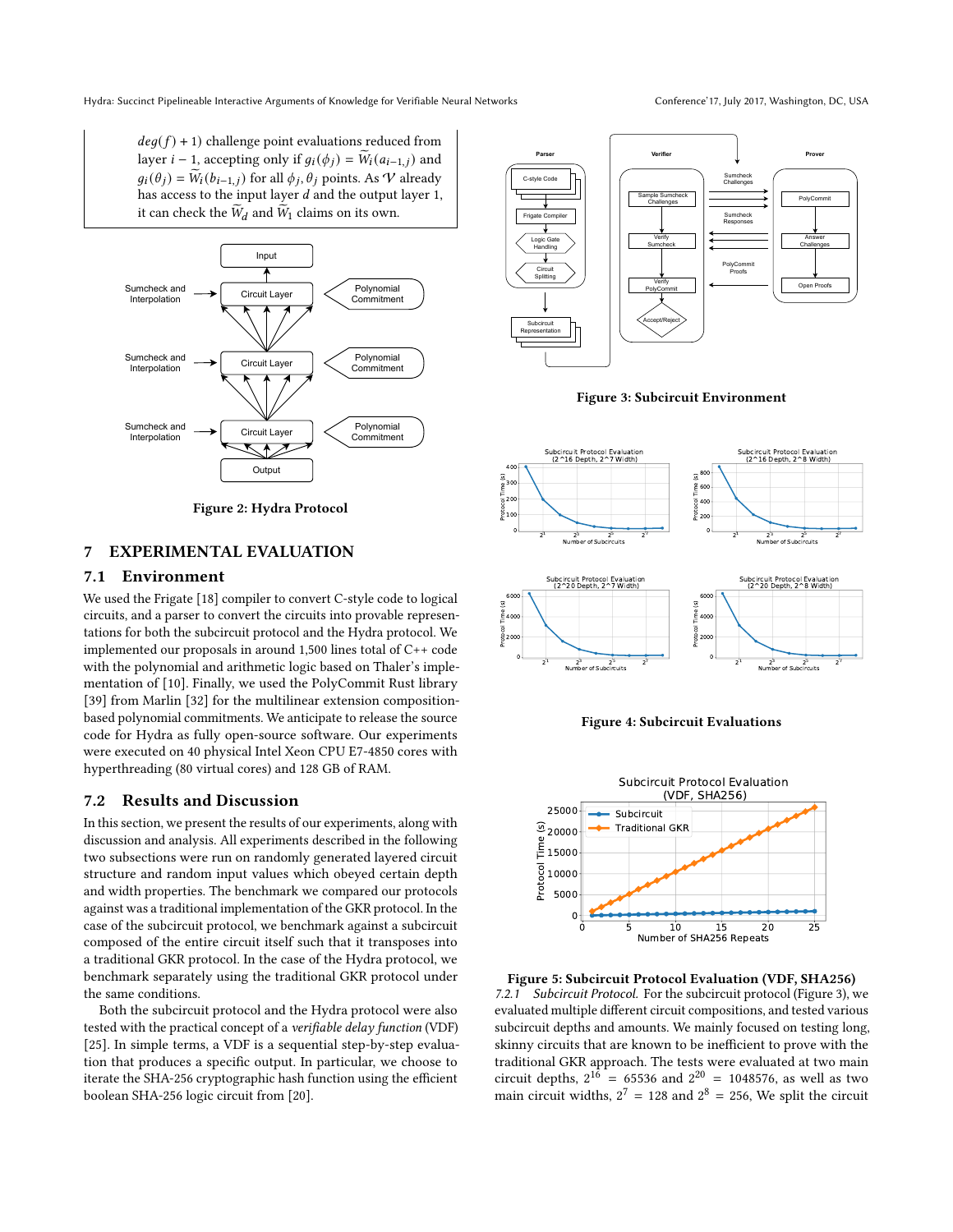into evenly distributed subcircuits ranging from  $2^0 = 1$  subcircuit (serving as the control, where the entire circuit is treated as one large subcircuit) up to  $2^8 = 256$  subcircuits.

The results (Figure [4\)](#page-8-2) of our tests were as expected, the protocol time decreased in proportion to the number of subcircuits the circuit was split up into. We note that the protocol time in fact started to increase ever so slightly after  $2^6 = 64$  subcircuits. This is explained as the virtual core count of the machine we ran the tests was exceeded so more computational resources were wasted in scheduling/queue on the threads. Thus, we assert that as soon as the number of subcircuits exceed the number of virtual cores, increased parallelism is no longer profitable.

We see that the best increase in protocol time was when we tested with long and deep circuits that were split up into as subcircuits as the thread count would allow. In our case, the number of virtual cores was 80, and once the number of subcircuits increased from  $2^6$ to  $2^7$ , the protocol time began to increase. For depth  $2^{16}$  and width  $2^7$  we see efficiency increase of 33.6 $\times$ , and for depth  $2^{16}$  and width  $2^8$  we see efficiency increase of 32.8×. Furthermore, for depth  $2^{20}$ and width  $2^7$  we see efficiency increase of 33.8 $\times$ , and for depth  $2^{20}$ and width  $2^8$  we see efficiency increase of 34.8 $\times$ .

For an ideal verifiable computation setup, the circuit would be split exactly in proportion with the number of virtual cores that are available. The case that subcircuits are dynamically added to be proven does not pose a problem because we take advantage of the streaming upload. Intuitively, the subcircuits earlier on are already proven, which frees computational resources for the subcircuits that are just being added.

With the SHA-256 VDF circuit evaluations (Figure [5\)](#page-8-3), we also see favorable results with the subcircuit protocol. With around [~8](~)0 subcircuits generated per iteration, we see efficiency improvements of up to 26×, which is consistent with our self-constructed randomly generated circuits.

<span id="page-9-0"></span>

Figure 6: Hydra Environment

7.2.2 Hydra Protocol. For the Hydra protocol (Figure [6\)](#page-9-0), we tested circuits composed of depth  $2^{16} = 65536$  and widths of  $2^7 = 128$ and  $2^8$  = 256 (Table [3\)](#page-11-0). Because Hydra requires more overall computational power than a traditional approach as it consists of  $d(s_i \cdot deg(f) + 1)$  sumchecks instead of only d sumchecks, it

|            | Protocol Time (s) |             |              |              |
|------------|-------------------|-------------|--------------|--------------|
| Protocol   | n                 | 0ms Latency | 10ms Latency | 20ms Latency |
| <b>GKR</b> | 2'                | 399.8s      | 9574.8s      | 18749.9s     |
| Hydra      | $2^7$             | 4384.4s     | 4384.5s      | 4384.7s      |
| <b>GKR</b> | $2^8$             | 883.5s      | 11369.3s     | 21855.0s     |
| Hydra      | $2^8$             | 8459.9s     | 8460.1s      | 8460.2s      |

Table 2: GKR vs Hydra:  $2^{16}$  Depth,  $n$  Width

<span id="page-9-1"></span>

Figure 7: Hydra Protocol Evaluation (VDF, SHA-256)

is best utilized when the parallel core count of the server exceed  $d(s_i \cdot deg(f) + 1)$ . As the core count of our machine was restricted, we choose to demonstrate our results with an artificial latency that highlights the benefit of Hydra's reduced round complexity. We argue that this latency is more representative of a real-life scenario. For example, when ensuring the validity of a cloud computation, there will clearly be a non-negligible amount of latency for conversation rounds between the client and the server. We evaluate Hydra with a 0ms latency as the ground truth, and from those results show the protocol times with 10ms and 20ms artificial latency period in between  $P$  and  $V$  interactions.

Due to significant limitations in the virtual core count of the machine we tested on, we see that with no latency, a traditional GKR protocol outperforms the Hydra protocol. However, once any amount of latency is added the true power of Hydra is revealed, even with virtual core counts that dwarf the circuit depth. With only a 10ms latency, Hydra comfortably approaches 2× protocol time efficiency for  $2^{16}$  depth and  $2^7$  width, also improving by more than 1.3 $\times$  for  $2^{16}$  depth and  $2^8$  width. With 20ms of latency, these results are further compounded by efficiency improvements of 4.3× and 2.6×, respectively. We observe that these results play well with the advantageous long and skinny circuit structure, where the longer/skinnier the circuit is, the more the efficiency increases over the traditional GKR approach.

Even with core count limitations, with  $2<sup>9</sup>$ ms latency per conversation round Hydra is able to improve over the traditional GKR protocol by a factor of 2.7× in the case circuits with rather long widths and short depths, such as with the SHA-256 circuit we tested with the VDF implementation (Figure [7\)](#page-9-1). These results show that Hydra is superior in scenarios where high latency is a driving factor and bandwidth is available to spare.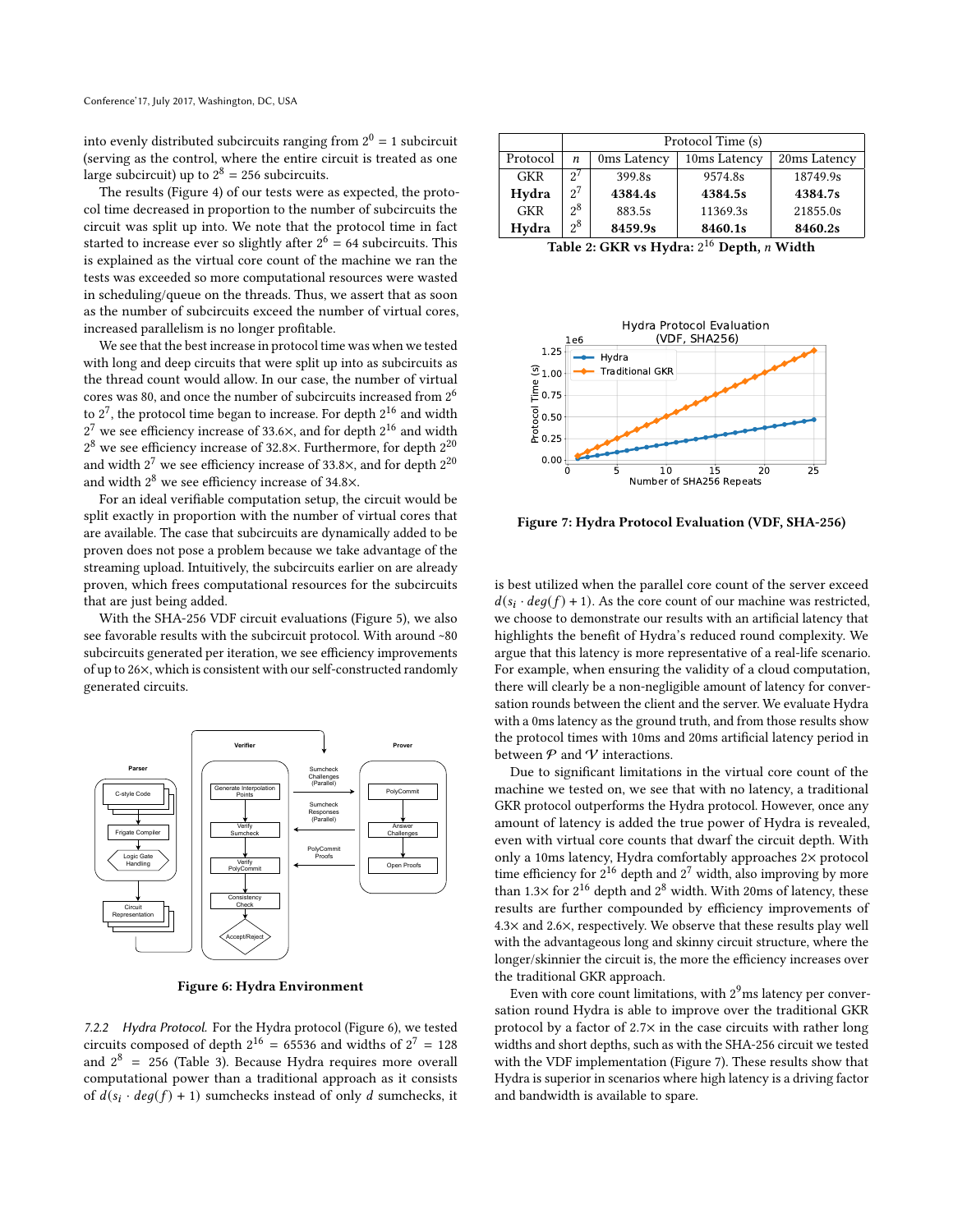## 8 APPLICATION TO NEURAL NETWORKS

Here, we explore applying Hydra's concurrent-layer proving technique to efficiently verify neural networks. We first provide necessary context behind applications of GKR-based protocols to verifiable neural network execution, and then introduce a novel interactive quantization algorithm that allows aspects of the training process to be verified as well. We then describe the execution verification process of our framework, and finally share some empirical results.

#### 8.1 Context

A convolutional neural network (CNN) is composed of a series of layers. More specifically, most neural networks include a combination of convolutional layers, activation layers, and pooling layers followed by several fully connected layers and an output layer. Starting from the input layer, at every layer, input is received and process into an output for the next layer until the output layer is reached.

We use the SafetyNets [\[27\]](#page-12-20) method as the basis to represent a neural network as an arithmetic circuit, which is summarized below.

8.1.1 Quadratic Activation. Here, we use a quadratic activation in all layers except the output layer, where the output is simply the square of the input. We choose this because the functions must have coefficients in the field F when represented as a arithmetic circuit, and neural networks with quadratic activations have been shown to have the same power as networks with more commonly used activation functions (softmax, ReLU) [\[17\]](#page-12-35).

8.1.2 Sum Pooling. CNNs use pooling layers to reduce the network size, effectively summarizing the features in a region. We use a sum pooling technique, where the pooling layer sums the activations in each region. Other pooling techniques [\[12\]](#page-12-36) [\[14\]](#page-12-37) are restricted due to highly inefficient max and division operations in arithmetic circuits.

8.1.3 Neural Network Model. Let the input to the network be  $x \in \mathbb{F}^{n_0}$  where  $n_0$  is the dimension of each input. The network is composed of  $d$  layers. Each layer  $i$  for  $1 \leq i \leq d$  has  $n_i$  output neurons and is composed using a weight matrix  $w_{i-1} \in \mathbb{F}^{n_{i-1} \times n_i}$ and biases  $b_{i-1} \in \mathbb{F}^{n_i}$ . We represent the neural network  $y_i$  for  $1 \leq i \leq d$  as follows.

#### $y_i = \sigma(w_{i-1} \cdot y_{i-1} + b_{i-1})$

Where  $\sigma$  is the quadratic activation function for  $1 \le i \le d$ , and is the activation function for the output when  $i = d$ .

8.1.4 Finite Field Conversion. As for all arithmetic circuits, elements (in this case, weights and biases of the model) must lie in the finite field F. Because the training process is done with floating point values, a conversion process is used to convert floating point weights and biases into field elements F, while still preserving inference accuracy. SafetyNets uses a simple technique to scale this. Namely,

Let  $w'_i \in \mathbb{R}^{n_{i-1} \times n_i}$  and  $b'_i \in \mathbb{R}^{n_{i-1}}$  be the weights and biases after training the network for each layer  $1 \le i \le d$  where d is the depth of the network.

- (1) Choose a large constant  $\beta > 1$  and round  $w_i$  such that  $w_i =$  $\lfloor \beta w'_i \rfloor$ .
- (2) Similarly, choose a scaling factor  $\alpha$  and round the input such that  $x = \lfloor \alpha x' \rfloor$ .
- (3) Finally, to ensure the values in the network scale as expected, we set  $b_i = \lfloor \alpha^{2^{i-1}} \beta^{2^{i-1}+1} b'_i \rfloor$ .

## 8.2 Interactive Quantization Algorithm

Although the finite field conversion technique presented in SafetyNets is simple and easy to implement, as with many techniques for conversion in this area of GKR-based verifiable neural networks, this technique takes places completely after training, and done outside of the verification process. In addition, it is commonplace that many values of  $\alpha$  and  $\beta$  need to be tested in order to achieve the best accuracy of the model possible.

In this section, we aim to address these issues with a novel interactive quantization algorithm, that combined with the subcircuit protocol introduced earlier, allows for a verifiable training process and reduces the guesswork that comes along with choosing constants to quantize with.

Our main observation here is that as we move towards the layers closer to the output layer, rounding the weights incurs less of an impact on final accuracy. As such, a simple method to quantizing the neural network would be to round the layers at the bottom layers first, retraining the network with said layers frozen, and repeating this process until the upper layers have been reached and all of the layers have been quantized.

This method is simple and intuitive, and allows for a network to be converted to an arithmetic circuit intra-training. In addition, recall that a key component of the SafetyNets quantization method is a trial and error approach for choosing apropriate  $\alpha$  and  $\beta$  vaues. With our approach, the importance of choosing the best  $\alpha$  and  $\beta$  constants is significantly diminished because at every step the model has the ability to reconverge and account for any poorly chosen values.

To add verification to this process, we can use the subcircuit protocol and break apart the nueral network layers into different sections. With seperate sections of the nueral network, we can engage in a similar sequential bottom-up quantization technique where sections of the network are quantized and the model is retrained with quantized layers frozen. Then, we can also engage in the interactive subcircuit protocol to verify sections of the nueral network that have already been quantized into an arithmetic circuit. Here, we present full description of such an approach.

Interactive Quantization Algorithm (Figure [8\)](#page-11-1) Let  $y_i =$  $\sigma(w_{i-1} \cdot y_{i-1} + b_{i-1})$  represent a CNN with *d* layers,  $1 \le i \le d$ . Denote  $t$  as an accuracy threshold for the model, and let  $\ell$  be number of layers per section that the neural network will be split into depth-wise.

- (1) Train the neural network using standard floating point weights and biases.
- (2) Starting from  $i = d$  and moving upwards, group the last  $\ell$  layers, namely  $y_{d-\ell}$  to  $y_d$ . Choose large  $\alpha, \beta \in \mathbb{F}$  and quantize the neural layers in the section in accordance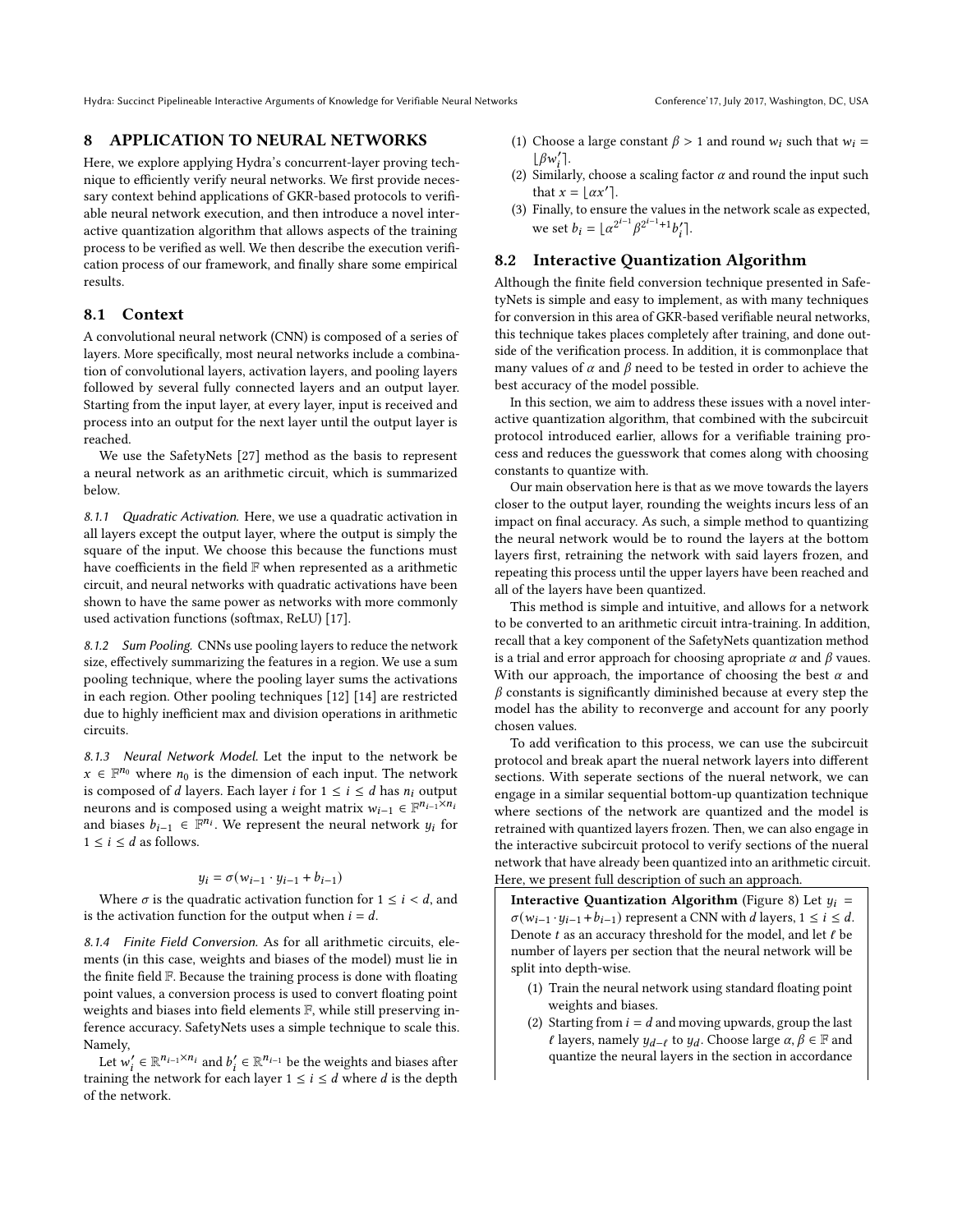with the SafetyNets technique such that such that  $w_i =$  $\lfloor \beta w'_i \rceil$ .

- (3) Freeze the weights/biases of the aforementioned section, and continue training the model until convergence. Stop training when the accuracy meets the threshold  $t$ .
- (4) Concurrently, engage in a interactive subcircuit protocol that proves the validity of training data passing through pre-quantized sections of the network, which are treated as subcircuits.
- (5) Proceed upwards to the next section (upper  $\ell$  layers) of the network and repeat this process until all sections have been quantized and weights have been rounded.

<span id="page-11-1"></span>

Figure 8: Interactive Quantization Algorithm

#### 8.3 Execution Verification

After the model is trained and converted to to a finite field arithmetic circuit, we can directly apply our concurrent layer proving technique (either the subcircuit protocol or the Hydra protocol) to said arithmetic circuit. Unlike in previous works such as SafetyNets where the depth of the network was limited to only two or three layers, with our approach we leverage the improvements to deep computation presented earlier and can efficiently verify "ultra-deep" CNNs composed of hundreds or even thousands of layers.

## 8.4 Empirical Results

We implemented both the neural network inference and execution process with different neural network architecture compositions. Our experiments were executed on Intel Core i7-11700F core with 32 GB of RAM. With the aforementioned methodology based off the original implementation from [\[15\]](#page-12-38) and [\[27\]](#page-12-20), we achieve 99.5% accuracy. As we obtain similar results to [\[27\]](#page-12-20) in terms of accuracy, we defer to [\[27\]](#page-12-20) for comparison with other related works. Our results were consistent with the observation from [\[15\]](#page-12-38) that adding additional layers for this baseline classification task had insignificant impact on model accuracy.

For neural network verification, we tested our "HydraNet" protocol (same general computation subcircuit protocol, applied to a neural network arithmetic circuit) on two different architectures. Namely, we tested a model with an input batch size of 512, neural network input size of 256, and 100 hidden layers with 512 neurons each, and an output layer size of 128. In addition, we tested another model with the same parameters as aforementioned but consisting of 1000 hidden layers instead. We share our superior results (4.1× and 3.9× respectively benchmarked against SafetyNets [\[27\]](#page-12-20)) below.

<span id="page-11-0"></span>

| Protocol                   | n    | Protocol Time (s) |
|----------------------------|------|-------------------|
| Hydra                      | 100  | 40.2s             |
| SafetyNets <sup>[27]</sup> | 100  | 164.7s            |
| Hydra                      | 1000 | 420.2s            |
| SafetyNets <sup>[27]</sup> | 1000 | 1654.8s           |

Table 3: Hydra vs SafetyNets: hidden layers

## 9 FUTURE WORK

Our protocols rely on the cryptographic primitive of polynomial commitments to guarantee security. Therefore, they are formally categorized as arguments of knowledge. We are very interested to see if this dependence is truly necessary for our protocols. If it is not, this would result in near constant-round information theoretically secure interactive proofs, which would be a truly significant advancement for the theory community.

However, more research is needed to see if this approach is viable. Without the polynomial commitments,  $P$  can cheat in the subcircuit protocol by executing GKR on malicious circuit compositions where the input and output layers of adjacent subcircuits do not match. Similarly, without polynomial commitments in the Hydra protocol,  $P$  can cheat by providing incorrect values that only agree in the certain subspace in which  $\mathcal V$  interpolates.

In regards to experimental evaluations, we hope to test our protocols on higher core count compute to take full advantage of parallelization. On the verifiable neural network side, we are interested in testing our approaches with more powerful compute and a wider variety of datasets, such as CIFAR-10, to better demonstrate the superiority in both inference and training of "ultra-deep" CNNs.

## 10 CONCLUSION

In this paper, we have described two new verifiable computation protocols: the subcircuit protocol for breaking a large circuit up into smaller circuits that can be proven in batches/streaming upload, and the Hydra protocol for the generalized parallel proving of all layers in the circuit. Experimental results for general computation show that compared to traditional GKR implementations we improve by up to 34.8×. In addition, we apply our protocols in the context of neural networks, where we introduce a novel interactive quantization algorithm that converts a neural network into an arthmetic circuit, while also allowing aspects of the training process to be verified. We obtain protocol efficiency improvement of 4.1× and reach state of the art performance on MNIST.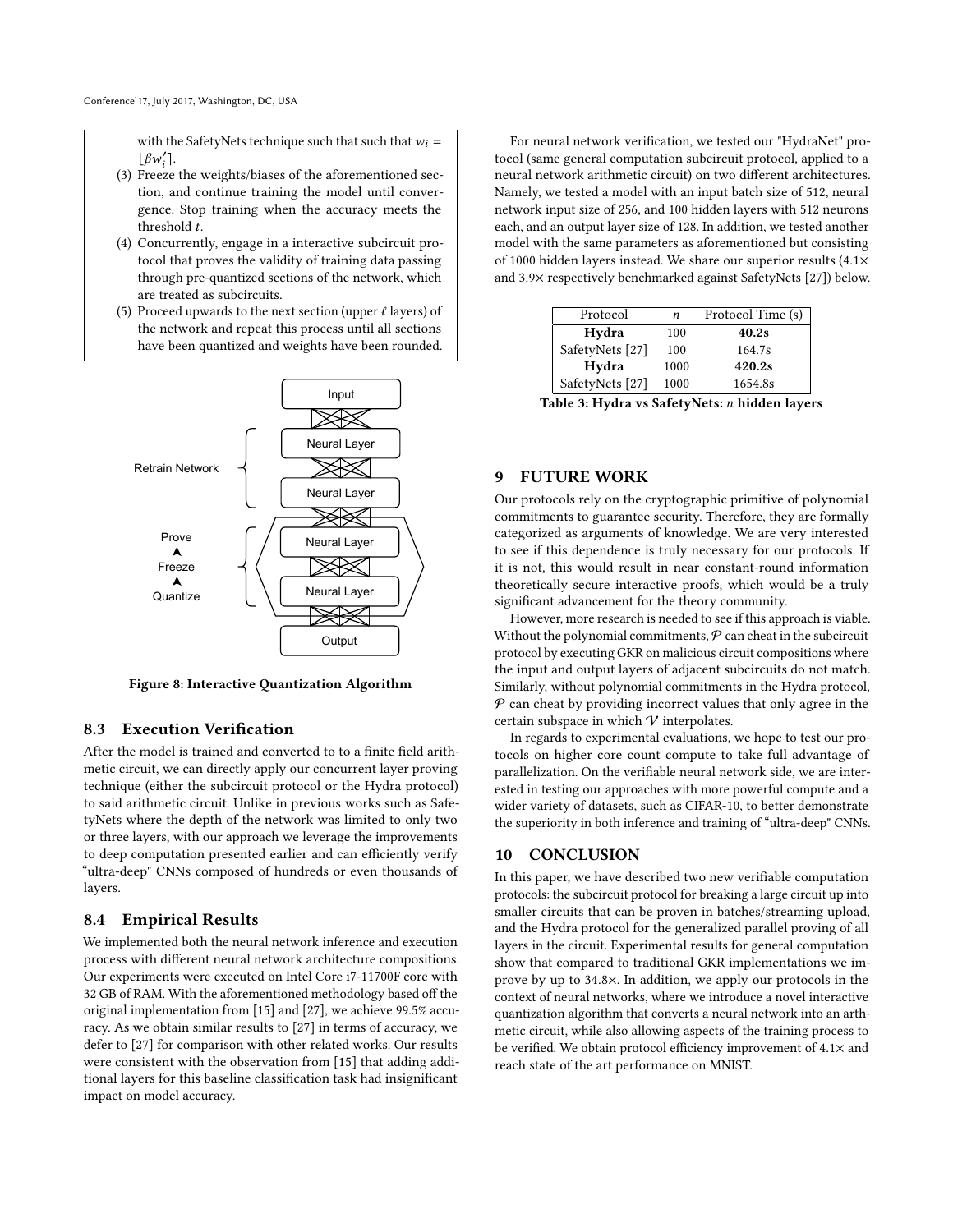## REFERENCES

- <span id="page-12-30"></span>[1] J. T. Schwartz. "Fast Probabilistic Algorithms for Verification of Polynomial Identities". In: J. ACM (1980).
- <span id="page-12-0"></span>[2] Shafi Goldwasser, Silvio Micali, and Charles Rackoff. "The Knowledge Complexity of Interactive Proof-Systems". In: ACM Symposium on Theory of Computing. 1985.
- <span id="page-12-10"></span>[3] Amos Fiat and Adi Shamir. "How to Prove Yourself: Practical Solutions to Identification and Signature Problems". In: Proceedings on Advances in Cryptography. 1987.
- <span id="page-12-28"></span>[4] Carsten Lund, Lance Fortnow, Howard Karloff, and Noam Nisan. "Algebraic Methods for Interactive Proof Systems". In: *J. ACM* (1992).
- <span id="page-12-1"></span>Adi Shamir. "IP = PSPACE". In: *J. ACM* (1992).
- <span id="page-12-11"></span>[6] Mihir Bellare and Phillip Rogaway. "Random Oracles are Practical: A Paradigm for Designing Efficient Protocols". In: ACM CCS. 1993.
- <span id="page-12-12"></span>[7] Shafi Goldwasser and Yael Tauman Kalai. "On the (In)security of the Fiat-Shamir Paradigm". In: IEEE Symposium on Foundations of Computer Science. 2003.
- <span id="page-12-2"></span>[8] Shafi Goldwasser, Yael Tauman Kalai, and Guy N. Rothblum. "Delegating Computation: Interactive Proofs for Muggles". In: ACM Symposium on Theory of Computing. 2008.
- <span id="page-12-18"></span>[9] Craig Gentry and Daniel Wichs. "Separating Succinct Non-Interactive Arguments From All Falsifiable Assumptions". In: ACM Symposium on Theory of Computing. 2011.
- <span id="page-12-4"></span>[10] Graham Cormode, Michael Mitzenmacher, and Justin Thaler. "Practical Verified Computation with Streaming Interactive Proofs". In: Proceedings of the 3rd Innovations in Theoretical Computer Science Conference. 2012.
- <span id="page-12-7"></span>[11] Justin Thaler, Mike Roberts, Michael Mitzenmacher, and Hanspeter Pfister. "Verifiable Computation with Massively Parallel Interactive Proofs". In: USENIX HotCloud. 2012.
- <span id="page-12-36"></span>[12] Ian J. Goodfellow, David Warde-Farley, Mehdi Mirza, Aaron Courville, and Yoshua Bengio. "Maxout Networks". In: ICML. 2013.
- <span id="page-12-5"></span>[13] Justin Thaler. "Time-Optimal Interactive Proofs for Circuit Evaluation". In: IACR CRYPTO. 2013.
- <span id="page-12-37"></span>[14] Matthew D. Zeiler and Rob Fergus. Stochastic Pooling for Regularization of Deep Convolutional Neural Networks. 2013. arXiv: [1301.3557](https://arxiv.org/abs/1301.3557) [cs.LG].
- <span id="page-12-38"></span>[15] Yuchen Zhang, Percy Liang, and Martin J. Wainwright. "Convexified Convolutional Neural Networks". In: ICML. 2013.
- <span id="page-12-13"></span>[16] Eli Ben-Sasson, Alessandro Chiesa, Eran Tromer, and Madars Virza. "Succinct Non-Interactive Zero Knowledge for a von Neumann Architecture". In: USENIX Security. 2014.
- <span id="page-12-35"></span>[17] A Gautier, Q Nguyen, and M Hein. "Globally Optimal Training of Generalized Polynomial Neural Networks with Nonlinear Spectral Methods". In: Conference on Neural Information Processing Systems. 2016.
- <span id="page-12-31"></span>[18] Benjamin Mood, Debayan Gupta, Henry Carter, Kevin R.B. Butler, and Patrick Traynor. "Frigate: A Validated, Extensible, and Efficient Compiler and Interpreter for Secure Computation". In: IEEE European Symposium on Security and Privacy. 2016.
- <span id="page-12-25"></span>[19] Scott Ames, Carmit Hazay, Yuval Ishai, and Muthuramakrishnan Venkitasubramaniam. "Ligero: Lightweight Sublinear Arguments Without a Trusted Setup". In: ACM CCS. 2017.
- <span id="page-12-34"></span>[20] Matteo Campanelli, Rosario Gennaro, Steven Goldfeder, and Luca Nizzardo. "Zero-Knowledge Contingent Payments Revisited: Attacks and Payments for Services". In: ACM CCS. 2017.
- <span id="page-12-8"></span>[21] Riad S. Wahby, Ye Ji, Andrew J. Blumberg, abhi shelat abhi, Justin Thaler, Michael Walfish, and Thomas Wies. "Full Accounting for Verifiable Outsourcing". In: ACM CCS. 2017.
- <span id="page-12-14"></span>[22] Yupeng Zhang, D. Genkin, J. Katz, D. Papadopoulos, and C. Papamanthou. "vSQL: Verifying Arbitrary SQL Queries over Dynamic Outsourced Databases". In: IEEE Symposium on Security and Privacy. 2017.
- <span id="page-12-26"></span>[23] Eli Ben-Sasson, Iddo Bentov, Yinon Horesh, and Michael Riabzev. Scalable, Transparent, and Post-quantum Secure Computational Integrity. Cryptology ePrint Archive, Report 2018/046. [https://eprint.iacr.org/.](https://eprint.iacr.org/) 2018.
- <span id="page-12-27"></span>[24] Eli Ben-Sasson, Alessandro Chiesa, Michael Riabzev, Nicholas Spooner, Madars Virza, and Nicholas P. Ward. Aurora: Transparent Succinct Arguments for R1CS. Cryptology ePrint Archive, Report 2018/828. [https://eprint.iacr.org/.](https://eprint.iacr.org/) 2018.
- <span id="page-12-33"></span>[25] Dan Boneh, Joseph Bonneau, Benedikt Bünz, and Ben Fisch. "Verifiable Delay Functions". In: IACR CRYPTO. 2018.
- <span id="page-12-15"></span>[26] Benedikt Bünz, Jonathan Bootle, Dan Boneh, Andrew Poelstra, Pieter Wuille, and Greg Maxwell. "Bulletproofs: Short Proofs for Confidential Transactions and More". In: IEEE Symposium on Security and Privacy. 2018.
- <span id="page-12-20"></span>[27] Zahra Ghodsi, Tianyu Gu, and Siddharth Garg. "SafetyNets: Verifiable Execution of Deep NeuralNetworks on an Untrusted Cloud". In: Conference on Neural Information Processing Systems. 2018.
- <span id="page-12-19"></span>[28] Yael Kalai, Omer Paneth, and Lisa Yang. On Publicly Verifiable Delegation From Standard Assumptions. Cryptology ePrint Archive, Report 2018/776. https: [//eprint.iacr.org/.](https://eprint.iacr.org/) 2018.
- <span id="page-12-16"></span>[29] Riad S. Wahby, Ioana Tzialla, ahbi shelat ahbi, Justin Thaler, and Michael Walfish. "Doubly-Efficient zkSNARKs Without Trusted Setup". In: IEEE Symposium on Security and Privacy. 2018.
- <span id="page-12-9"></span>[30] Yupeng Zhang, D. Genkin, J. Katz, D. Papadopoulos, and C. Papamanthou. "vRAM: Faster Verifiable RAM with Program-Independent Preprocessing". In: IEEE Symposium on Security and Privacy. 2018.
- <span id="page-12-6"></span>[31] Tiancheng Xie, Jiaheng Zhang, Yupeng Zhang, Charalampos Papamanthou, and Dawn Song. "Libra: Succient Zero-Knowledge Proofs with Optimal Prover Computation". In: IACR CRYPTO. 2019.
- <span id="page-12-29"></span>[32] Alessandro Chiesa, Yuncong Hu, Mary Maller, Pratyush Mishra, Noah Vesely, and Nicolas Ward. "Marlin: Preprocessing zkSNARKs with Universal and Updatable SRS". In: IACR EUROCRYPT. 2020.
- <span id="page-12-21"></span>[33] Seunghwa Lee, Hankyung Ko, Jihye Kim, and Hyunok Oh. vCNN: Verifiable Convolutional Neural Network based on zk-SNARK. Cryptology ePrint Archive, Report 2020/584. [https://eprint.iacr.org/.](https://eprint.iacr.org/) 2020.
- <span id="page-12-17"></span>[34] Srinath Setty. "Spartan: Efficient and general-purpose zkSNARKs without trusted setup". In: Annual International Cryptology Conference. 2020.
- <span id="page-12-22"></span>[35] Jiaheng Zhang, Zhiyong Fang, Yupeng Zhang, and Dawn Song. "Zero Knowledge Proofs for Decision Tree Predictions and Accuracy". In: ACM CCS. 2020.
- <span id="page-12-23"></span>[36] Boyuan Feng, Lianke Qin, Zhenfei Zhang, Yufei Ding, and Shumo Chu. ZEN: Efficient Zero-Knowledge Proofs for Neural Networks. Cryptology ePrint Archive, Report 2021/087. [https://eprint.iacr.org/.](https://eprint.iacr.org/) 2021.
- <span id="page-12-3"></span>[37] Amir Gholami, Sehoon Kim, Zhen Dong, Zhewei Yao, Michael W. Mahoney, and Kurt Keutzer. A Survey of Quantization Methods for Efficient Neural Network Inference. 2021. arXiv: [2103.13630](https://arxiv.org/abs/2103.13630) [cs.CV].
- <span id="page-12-24"></span>[38] Tianyi Liu, Xiang Xie, and Yupeng Zhang. zkCNN: Zero Knowledge Proofs for Convolutional Neural Network Predictions and Accuracy. Cryptology ePrint Archive, Report 2021/673. [https://eprint.iacr.org/.](https://eprint.iacr.org/) 2021.
- <span id="page-12-32"></span>[39] Arkworks. Poly-Commit Rust Library. [https://github.com/arkworks-rs/poly](https://github.com/arkworks-rs/poly-commit)[commit.](https://github.com/arkworks-rs/poly-commit)

#### A SUBCIRCUIT PROTOCOL GUARANTEES

Here, we provide the complete proof behind the validity of the subciruit protocol as described.

## A.1 Completeness

The completeness is straightforward from the completeness of sumcheck and polynomial commitments, as well as the protocol description.

#### A.2 Soundness

In the scope of the individual subcircuits, the soundness is guaranteed by the GKR protocol. With regards to connecting the input and output layers of adjacent subcircuits, the extractability of poly-nomial commitments in [\[32\]](#page-12-29) for bounded polynomial-time  $P$  and V guarantees its soundness. A formal proof follows.

Let  $F$  be a prime field. Let  $C$  be a layered arithmetic circuit, given an *input* and a claimed *output*.  $C$  has depth  $d$ , with circuit layers labeled from the output layer 1 to the input layer  $d$ .  $C$  is split into k equal-depth subcircuits denoted as  $c_i$  for all  $1 \le i \le k$ . The subinput<sub>i</sub> of  $c_i$  (input of subcircuit  $c_i$ ) directly corresponds with the subout put<sub>i-1</sub> of  $c_{i-1}$  (output of subcircuit  $c_{i-1}$ ). For each subcircuit  $c_i$ , let  $\widetilde{W}_{in_i}$  denote the multilinear extension of the input layer, and  $\widetilde{W}_{out_i}$  denote the multilinear extension of the output layer.

Suppose that  $C(input) \neq output$ . Assume there exists an adversarial  $\overline{P}^*$  such that

$$
Pr[\langle \mathcal{P}^*, \mathcal{V} \rangle = accept] = p.
$$

Let A be the event in which  $\langle \mathcal{P}^*, \mathcal{V} \rangle$  = accept. For all  $1 \le i \le k$ , let  $G_i$  be the event where  $c_i(subinput_i) \neq suboutput_i$  and let  $P_i$  be the event where  $\widetilde{W}_{in_i} \neq \widetilde{W}_{out_i}$ . We observe that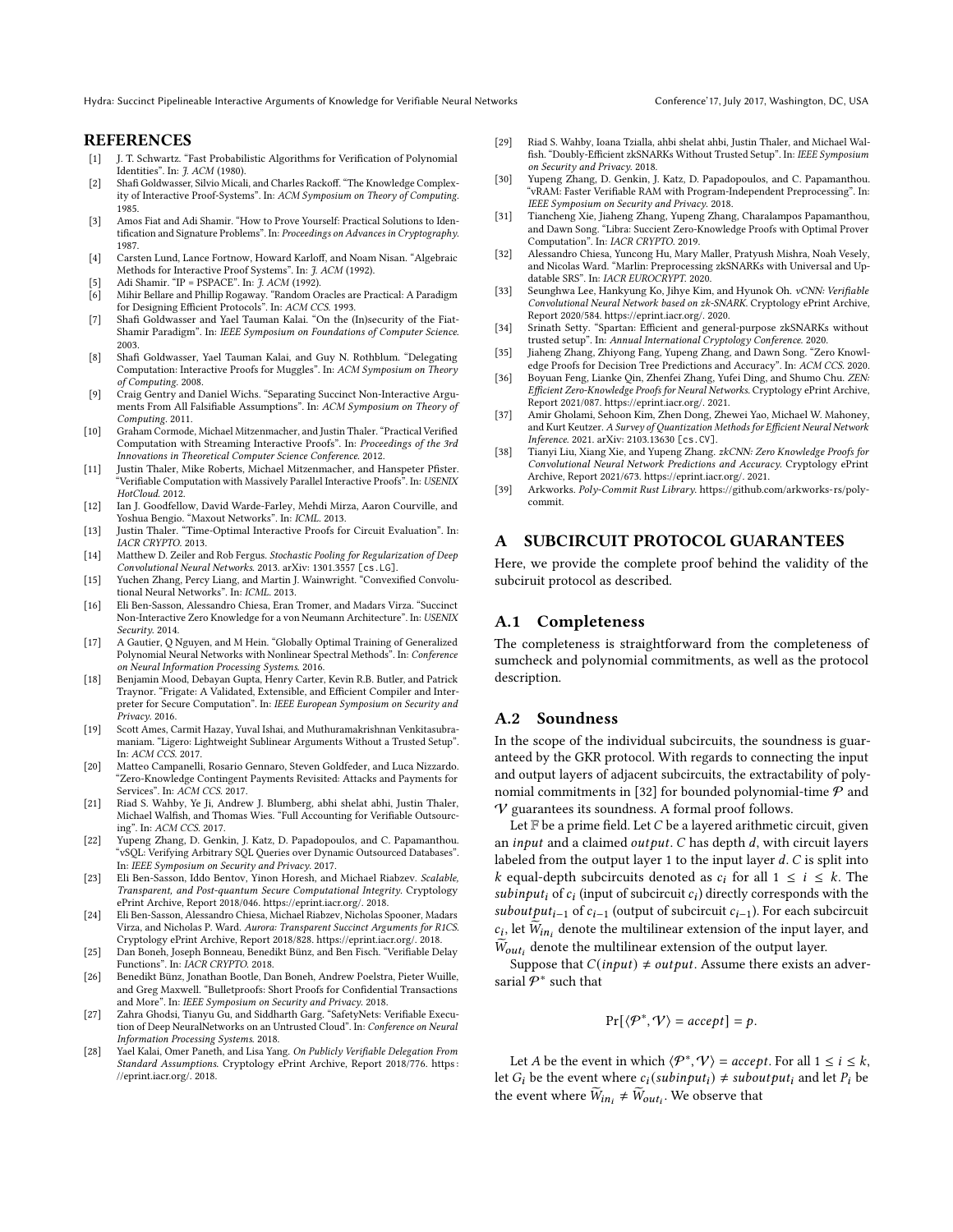$$
p = \Pr[A]
$$
  
\n
$$
\leq \Pr[\exists i \in [k] \text{ s.t. } A \land (G_i \lor P_i)]
$$
  
\n
$$
\leq \sum_{i=1}^{k} \Pr[A \land (G_i \lor P_i)]
$$
  
\n
$$
\leq \sum_{i=1}^{k} (\Pr[A \land G_i] + \Pr[A \land P_i]).
$$
\n(9)

The soundness of the GKR protocol implies that

$$
\sum_{i=1}^{k} \left( \Pr[A \wedge G_i] \right)
$$
\n
$$
\leq \sum_{i=1}^{k} \frac{s_i \cdot \frac{d}{k}}{|\mathbb{F}|}
$$
\n
$$
\leq O\left(\frac{s_i \cdot d}{|\mathbb{F}|}\right). \tag{10}
$$

From the the computational extractability of the polynomial commitment scheme, we see that

$$
\sum_{i=1}^{k} \left( \Pr[A \wedge P_i] \right)
$$
\n
$$
\leq \sum_{i=1}^{k} \lambda
$$
\n
$$
\leq O(k(\lambda)). \tag{11}
$$

where  $\lambda$  is the security parameter used in [\[32\]](#page-12-29) of the commitment. Finally, by the union bound we obtain

$$
p = \Pr[A]
$$
  
\n
$$
\leq \Pr[\exists i \in [k] \text{ s.t. } A \land (G_i \lor P_i)]
$$
  
\n
$$
\leq \sum_{i=1}^{k} \Pr[A \land (G_i \lor P_i)]
$$
  
\n
$$
\leq \sum_{i=1}^{k} (\Pr[A \land G_i] + \Pr[A \land P_i])
$$
  
\n
$$
\leq O(\frac{s_i \cdot d}{|\mathbb{F}|} + k(\lambda)).
$$
\n(12)

## B HYDRA PROTOCOL GUARANTEES

Here, we provide the complete proof behind the validity of the Hydra protocol as described.

#### B.1 Completeness

The completeness is straightforward from the completeness of sumcheck and polynomial commitments, and the protocol description.

# <span id="page-13-0"></span>B.2 Soundness

In order to guarantee the security of the Hydra protocol, we must first guarantee the security of the sumcheck's coin tosses. As stated earlier, if at any point  $f$  or its evaluation points are compromised, a malicious prover can completely bypass the soundness of the sumcheck protocol as it knows the coin tosses ahead of time. Thus, we first prove that in the perspective of  $P$ , all coin tosses are completely random and probabilistically unpredictable.

Let  $n = s_i$  and  $m = s_i \cdot deg(f) + 1$ . For the sake of simplicity, assume  $deg(f) = 1$  (*f* is linear in each of its dimensions). At each layer,  $P$  views a system of polynomial equations as follows:

$$
\begin{aligned} x_1 y_1 + z_1 &= c_{1,1} & \dots & x_1 y_m + z_1 &= c_{1,m} \\ \dots & \dots & \dots \\ x_n y_1 + z_n &= c_{n,1} & \dots & x_n y_m + z_n &= c_{n,m}. \end{aligned}
$$

where  $x_i$ ,  $z_i$  are variables for  $1 \le i \le n$ ,  $y_i$  is a variable for  $1 \le i \le m$ , and  $c_{i,j}$  is a constant for  $1 \le i \le n$  and  $1 \le j \le m$ . At first glance, this seems like an overdetermined system of polynomials, as the total number of variables is  $2n + m$  and the total number of equations is  $n \cdot m$ . However, we establish that because of the structure of such equations, this is not the case.

We can form a reduction by linear combination of such a system by subtracting  $x_i y_j + z_i = c_{i,j}$  from  $x_i y_1 + z_i = c_{i,1}$  so that we obtain

$$
x_1(y_1 - y_2) = c_{1,1} - c_{1,2} \dots x_1(y_1 - y_m) = c_{1,1} - c_{1,m}
$$
  
...  

$$
x_n(y_1 - y_2) = c_{n,1} - c_{n,2} \dots x_n(y_1 - y_m) = c_{n,1} - c_{n,m}.
$$

Factoring out common  $x_i$  will reduce this system to dependent ratios in the form of

$$
\begin{array}{ccc}\n\frac{y_1 - y_2}{y_1 - y_3} = \frac{c_{1,1} - c_{1,2}}{c_{1,1} - c_{1,3}} = & \dots & = \frac{c_{n,1} - c_{n,2}}{c_{n,1} - c_{n,3}} \\
\cdots & \cdots & \cdots & \cdots \\
\frac{y_1 - y_2}{y_1 - y_m} = \frac{c_{1,1} - c_{1,2}}{c_{1,1} - c_{1,m}} & \cdots & = \frac{c_{n,1} - c_{n,2}}{c_{n,1} - c_{n,m}}\n\end{array}
$$

Note that the chain of equalities must hold by construction:  $V$ generated the system of polynomials such that it is valid. Therefore, in order for a correct solution to exist, the ratio of the constants shown must be equivalent and consistent.

We now demonstrate how a solution of the reduced system yields a valid solution to the original system. Given that the above reduction holds, we see that there must exist an  $x_i \in \mathbb{F}$  for all  $1 \leq i \leq n$  such that

$$
\frac{x_1(y_1-y_2) = c_{1,1} - c_{1,2}}{x_1(y_1-y_3) = c_{1,1} - c_{1,3}} \dots \frac{x_n(y_1-y_2) = c_{n,1} - c_{n,2}}{x_n(y_1-y_3) = c_{n,1} - c_{n,3}}
$$
\n...\n
$$
\frac{x_1(y_1-y_2) = c_{1,1} - c_{1,2}}{x_1(y_1-y_m) = c_{1,1} - c_{1,m}} \dots \frac{x_n(y_1-y_2) = c_{n,1} - c_{n,2}}{x_n(y_1-y_m) = c_{n,1} - c_{n,m}}
$$
\ngeneralizing this for  $1 \le i \le n$  and  $1 \le j \le m$  we get

$$
x_i(y_1-y_j)=c_{i,1}-c_{i,j}\hspace{0.05cm}
$$

which expands to

$$
x_iy_1 - x_iy_j = c_{i,1} - c_{i,j}
$$

Corresponding to the original system of equations, we want to find  $z_i$  such that

$$
x_i y_1 + z_i = c_{i,1}
$$

$$
x_i y_j + z_i = c_{i,j}
$$

Notice that

$$
x_i y_1 - x_i y_j = c_{i,1} - c_{i,j} \implies c_{i,1} - x_i y_1 = c_{i,j} - x_i y_j.
$$